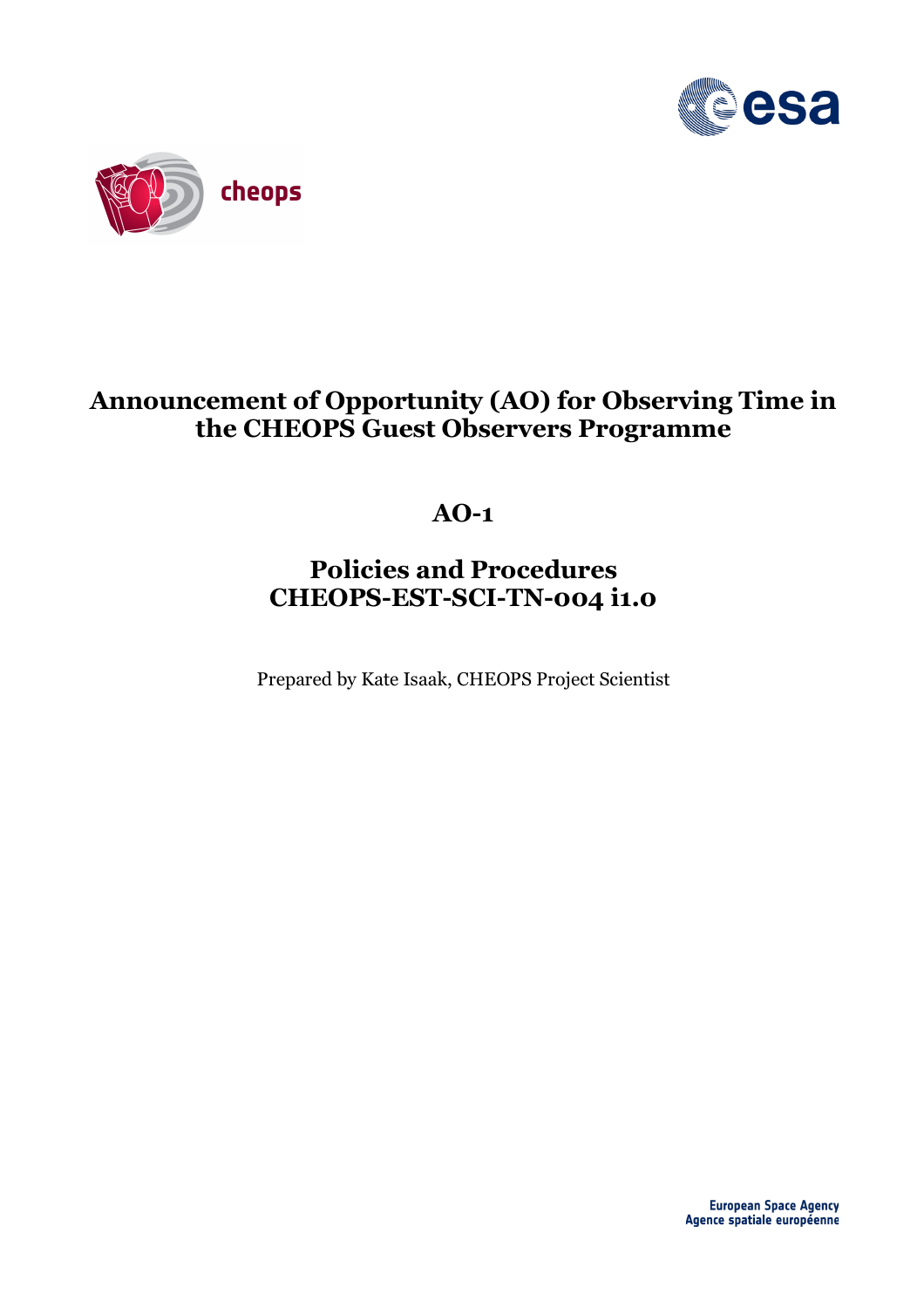

#### **Table of Contents**

| 1.1              |                                                    |  |
|------------------|----------------------------------------------------|--|
| 2                |                                                    |  |
| 3                |                                                    |  |
| 3.1              |                                                    |  |
| 3.2              |                                                    |  |
|                  |                                                    |  |
|                  |                                                    |  |
|                  |                                                    |  |
|                  |                                                    |  |
|                  |                                                    |  |
|                  |                                                    |  |
|                  | 3.5.1 Procedure for AO-1.                          |  |
|                  |                                                    |  |
|                  |                                                    |  |
| $\blacktriangle$ |                                                    |  |
|                  |                                                    |  |
|                  |                                                    |  |
|                  |                                                    |  |
|                  |                                                    |  |
| 5                |                                                    |  |
| 6                |                                                    |  |
| 7                |                                                    |  |
| 8                |                                                    |  |
| q                | PERSISTENCE AND RESUBMISSION OF AO-1 PROPOSALS  20 |  |
|                  |                                                    |  |
| 11               | <b>APPENDIX.</b>                                   |  |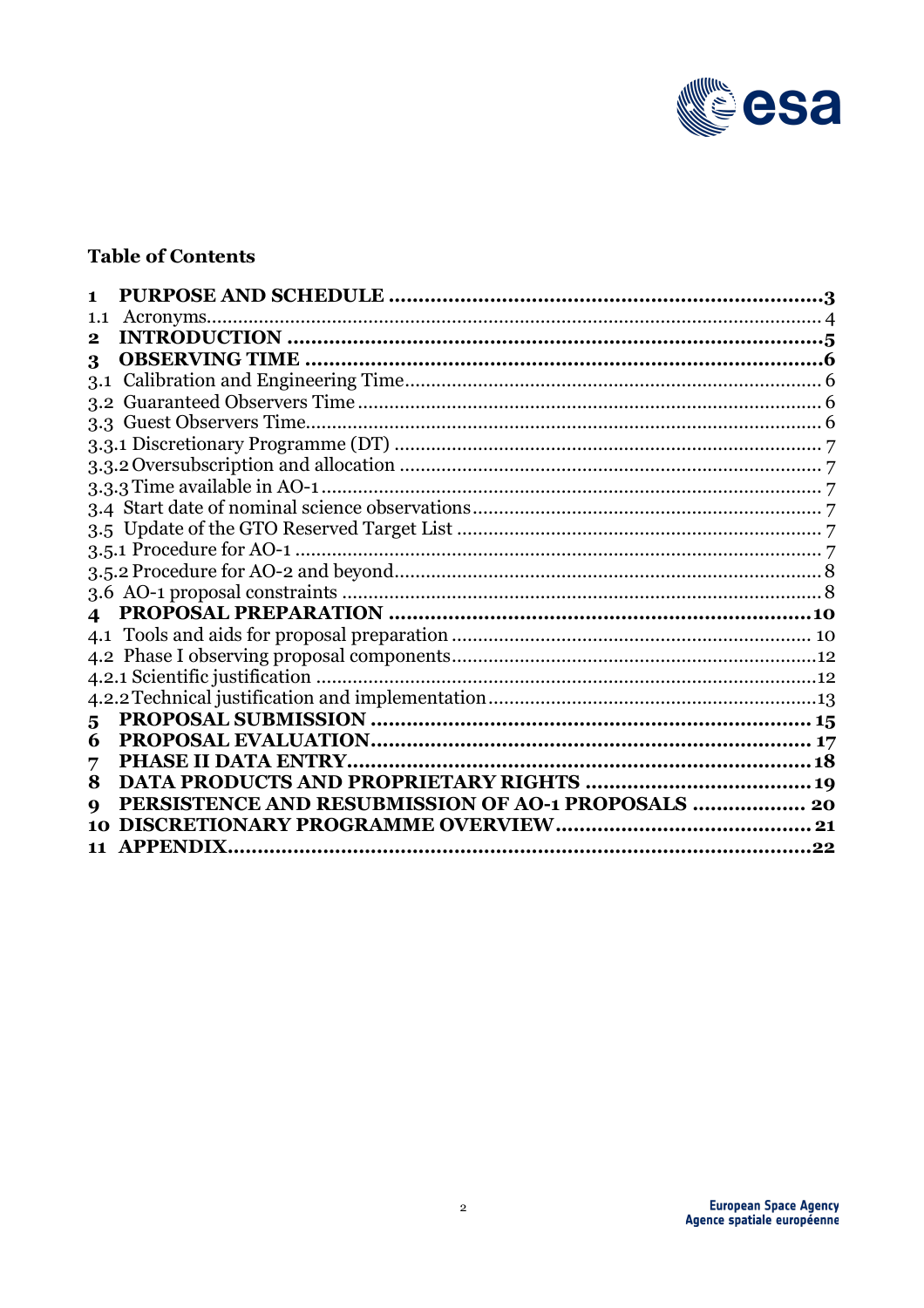

## **1 PURPOSE AND SCHEDULE**

The CHaracterising ExOPlanets Satellite (CHEOPS) is the first mission dedicated to the study of exoplanetary transits through high precision photometry of bright stars already known to host planets. It will provide the unique capability of determining accurate radii for a subset of those planets for which the mass has already been estimated from groundbased spectroscopic surveys. It will also provide precise radii for new planets discovered by the next generation of ground- or space-based transits surveys (Neptune-size and smaller). By unveiling transiting exoplanets with high potential for in-depth characterisation, CHEOPS will also provide prime targets for future instruments suited to the spectroscopic characterisation of exoplanetary atmospheres.

The CHEOPS payload consists of a single instrument - a space telescope with an effective diameter of 30 cm, which feeds a single CCD focal plane detector covering 330 – 1100 nm with a field of view of 0.32 deg<sup>2</sup>. The payload design and operation has been optimised to achieve ultra-high photometric stability, achieving a photometric precision of 20 parts per million on the light curve of a G5 dwarf star in 6 hours, over a minimum period of 48 hours. The point spread function of the payload is approximately 12" (90% encircled energy radius). These characteristics, together with the high-cadence (1 minute) sampling, offer the capability to measure high-precision, high-cadence, broad-band light curves covering the visible-near infrared waveband.

The nominal duration of the science operations phase is 3.5 years, with a goal of 5 years. 80% of the science time on CHEOPS is dedicated to an observing programme defined by the CHEOPS Science Team and referred to as the Guaranteed Time Observing (GTO) Programme or Core Observing Programme. The remaining 20% will be made available to the astronomical community through a Guest Observers (GO) Programme that is open to the science community as a whole, and that is the subject of this document.

CHEOPS will be launched from Kourou as a co-passenger on a Soyuz rocket. The launch is planned to take place during the so-called "launch slot" of 15 October – 14 November 2019. A more precise launch date will be known a few months in advance. The Launch and Early Operations Phase is followed by the In-orbit Commissioning Period, with a nominal duration of 2 months. Nominal science operations will start following the successful completion of the In-orbit Commissioning Review.

This first announcement, AO-1, covers the first year of nominal science operations. A launch date of 31 October 2019 will mean that nominal operations will start on 1 February 2020. This could change if the launch occurs earlier or later during the launch slot, or if the In-orbit Commissioning Period has to be extended. Therefore, potential observers are invited to submit proposals for targets that could be observed as early as mid-January 2020, on the understanding that there may not be an opportunity to schedule science observations until the end of February 2020. The same timeline will apply to the start of observations in the GTO programme of the Science Team.

Proposal submission is a two-stage process. Electronic submission of the first phase proposals will be required in response to this announcement. Observing time will be awarded by the ESA Director of Science, following peer review and recommendations by the CHEOPS Time Allocation Committee (CTAC), with all proposal principal investigators informed of the decision of the CTAC. Submission of the second phase input - observation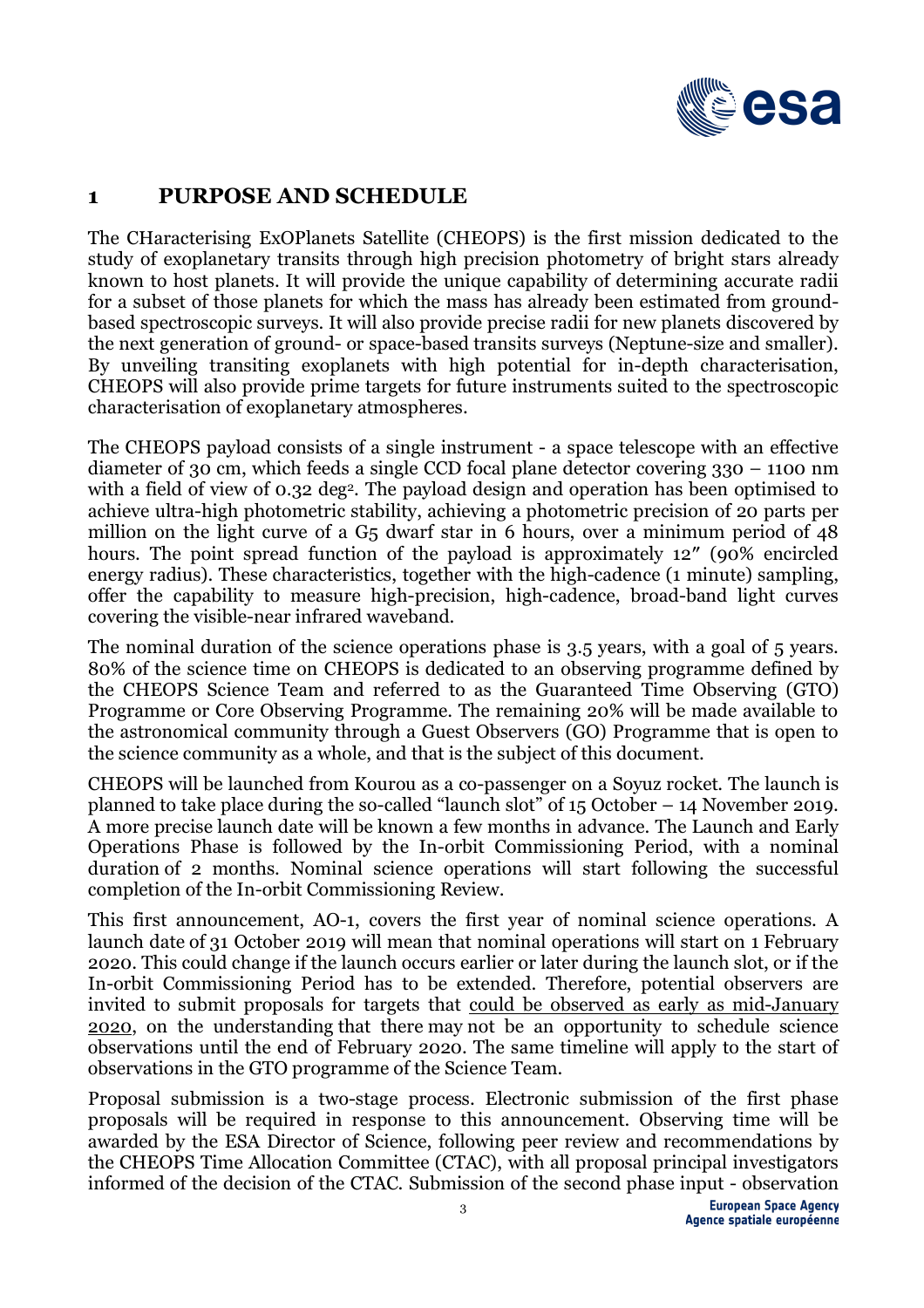

requests providing detailed scheduling information - will only be required from those awarded time.

The schedule for the AO-1 process is as follows:

| <b>Event</b>                                                  | Date                           |
|---------------------------------------------------------------|--------------------------------|
| <b>Issue of AO-1</b>                                          | 19 March 2019                  |
| Closing date for proposal submissions                         | 16 May 2019                    |
|                                                               | (midday GMT/UTC; 14:00 Central |
|                                                               | <b>European Summer Time)</b>   |
| CTAC meeting                                                  | First week of July 2019        |
| Announcement of the results of AO-1                           | By end July 2019               |
| Phase II proposal submission opens (creation                  | 14 August 2019                 |
| of observation requests)                                      |                                |
| Submission deadline for Phase II<br>input/                    | 10 September 2019              |
| submission of Observation Requests                            |                                |
| Launch and Early Operations Phase                             | L, $L+4$ days                  |
|                                                               |                                |
| End of In-Orbit Commissioning and In-Orbit $\vert$ L+2 months |                                |
| Commissioning review                                          |                                |
| Reference baseline date for the beginning of                  | 1 February 2020                |
| nominal science operations                                    |                                |

#### **1.1 Acronyms**

| AO /AO-1/AO-2    | Announcement of Opportunity/first AO/second AO   |
|------------------|--------------------------------------------------|
| <b>BJD</b>       | Barycentric Julian Date                          |
| <b>CHEOPS</b>    | <b>CHaracterising ExOPlanet Satellite</b>        |
| <b>CST</b>       | <b>CHEOPS</b> Science Team                       |
| <b>CTAC</b>      | <b>CHEOPS Time Allocation Committee</b>          |
| <b>CMC</b>       | <b>CHEOPS Mission Consortium</b>                 |
| <b>DT</b>        | Discretionary Programme/Discretionary Time       |
| <b>ETC</b>       | <b>Exposure Time Calculator</b>                  |
| GO               | <b>Guest Observers</b>                           |
| <b>GTO</b>       | <b>Guaranteed Time Observers</b>                 |
| IOC(R)           | In-Orbit Commissioning (Review)                  |
| <b>MOC</b>       | <b>Mission Operations Centre</b>                 |
| <b>MJD</b>       | <b>Modified Julian Date</b>                      |
| OR(s)            | <b>Observation Request(s)</b>                    |
| PHT <sub>1</sub> | <b>Phase I Proposal Handling Tool</b>            |
| PHT <sub>2</sub> | <b>Phase II Proposal Handling Tool</b>           |
| PI               | Principal Investigator                           |
| <b>PS</b>        | Project Scientist                                |
| <b>RTL</b>       | <b>Reserved Target List</b>                      |
| <b>SOC</b>       | Science Operations Centre (University of Geneva) |
| <b>UTC</b>       | <b>Coordinated Universal Time</b>                |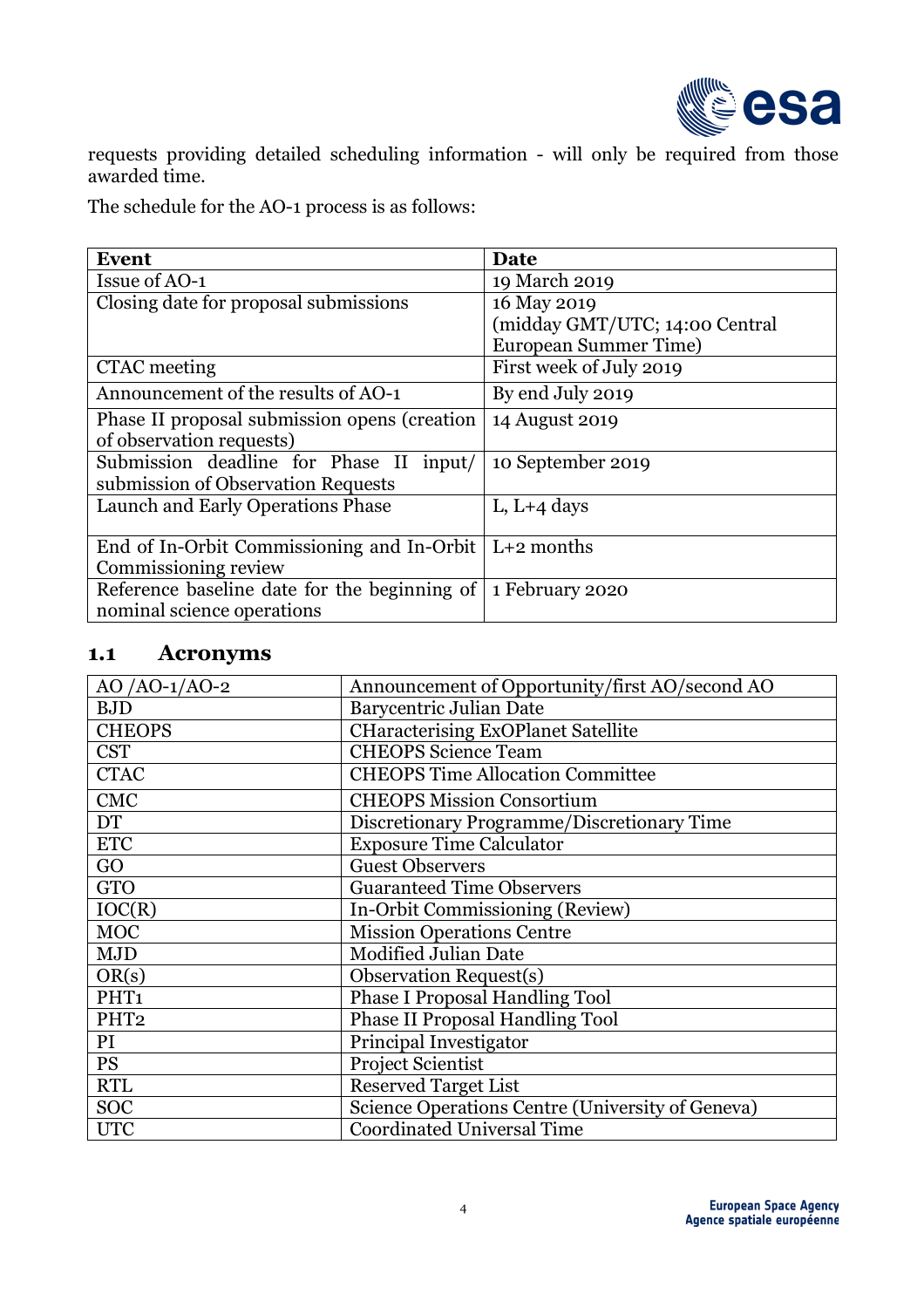

#### **2 INTRODUCTION**

This document informs potential proposers of CHEOPS observation programmes of the policies and procedures to be followed for the first CHEOPS Announcement of Opportunity, and provides an overview of the interactions foreseen between proposers, ESA and the CHEOPS Consortium.

The document is organised as follows:

- An overview of the different categories of observing time on CHEOPS is given in Section 3;
- An overview of the proposal preparation, submission and selection process is given in Section 4. This includes a table/description of the tools and documentation that are available to aid observers in their preparatory work, as well as details of the content required for the different elements of a Phase 1 proposal.
- A detailed description of the proposal submission and proposal evaluation/selection procedures is given in Sections 5 and 6 respectively;
- Section 7 provides a short description of the Phase II data entry that is required from PIs of proposals awarded CHEOPS observing time;
- Section 8 contains information on the data products, proprietary periods and data rights;
- Section 9 contains details of the persistence of proposals awarded observing time in AO-1;
- The document is concluded by Section 10 in which a short description of the Discretionary Programme is given.
- A list of useful documents and weblinks is provided as an appendix.

Prospective proposers are advised to read all sections of this document carefully. The reader's attention is drawn in particular to Section 4 in which the required content of proposals is detailed.

Prospective proposers are advised to check the call webpage

(https://www.cosmos.esa.int/web/ cheops-guest-observers-programme/ao-1) regularly for any updates relevant to the call.

The proposal submission and evaluation process has been devised to minimise the information exchange between the Guest Observers Programme and the CHEOPS Mission Consortium. All parties in the Consortium and at ESA that handle information relating to the GO programmes will be required to sign confidentiality agreements.

Access to the Phase I Proposal Handling Tool (PHT1) will require user credentials on the ESA Cosmos system, as will access to the scheduling feasibility checker software which is required to check the visibility of a given target with CHEOPS. Details on how to request credentials are provided in Section 5.

Prospective proposers are reminded that the team supporting the Guest Observers is very small – consistent with the small-class mission status of CHEOPS – and it is recommended to allow ample time for follow-up on any questions raised concerning proposal submission.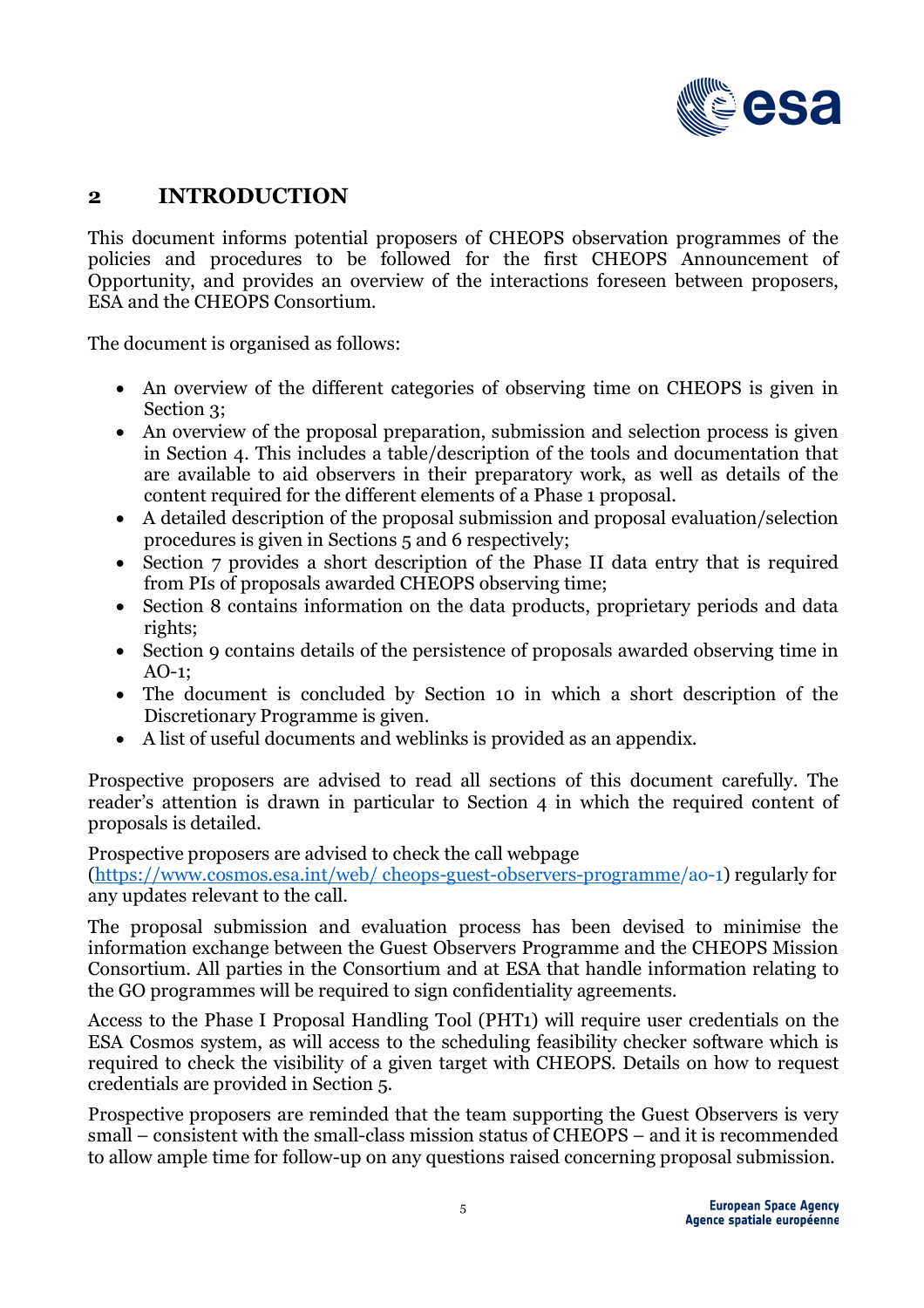

# **3 OBSERVING TIME**

Nominal science operations will start following a successful In-orbit Commissioning Review (IOCR) at the end of the Commissioning Phase. The time following the IOCR will be split between three activities that are described in the subsections below.

## **3.1 Calibration and Engineering Time**

Up to 10% of the satellite time will be reserved for spacecraft- and instrument-related activities, such as satellite/instrument software maintenance and patching, satellite safe mode and recovery, and anomaly investigation. In addition, a dedicated monitoring and characterisation programme to establish and maintain the scientific performance and characteristics of the payload will be performed. An overview this programme can be found in the CHEOPS Observers Manual (available from the Documentation section of the AO webpage https://cosmos.esa.int/web/cheops-guest-observers-programme/ao-1)

The time remaining is for nominal science operations and will be divided into:

- 1. Guaranteed Observers Time
- 2. Guest Observers Time

#### **3.2 Guaranteed Observers Time**

80% of the nominal science observing time on CHEOPS will be dedicated to execution of observations that are defined by the CHEOPS Science Team, and that are collectively referred to as Guaranteed Time Observing (GTO) or the Core Observing Programme. The GTO programme covers five broad scientific themes:

- Finding transits of known exoplanets;
- Improving radii of known transiting exoplanets:
- Exploring systems in search for new exoplanets;
- Characterising exoplanet atmospheres;
- Uncovering new exoplanetary features.

A description of the GTO programme can be found at the following link: (https://cosmos.esa.int/web/cheops-guest-observers-programme/CHEOPS-ScienceTeam-ObservingProgramme).

Each theme is divided into a number of individual, focused science programmes which, together with their associated target lists, will evolve over the course of the mission. **The targets associated with the programmes are reserved, and cannot be proposed or observed by Guest Observers.** A more detailed description of the target list and the policy regarding its update is given in Section 3.5.

#### **3.3 Guest Observers Time**

20% of the nominal science observing time will be available to the general science community to conduct investigations of their choice, through the Guest Observers' (GO) Programme. The programme is administered by ESA, using tools and an observers manual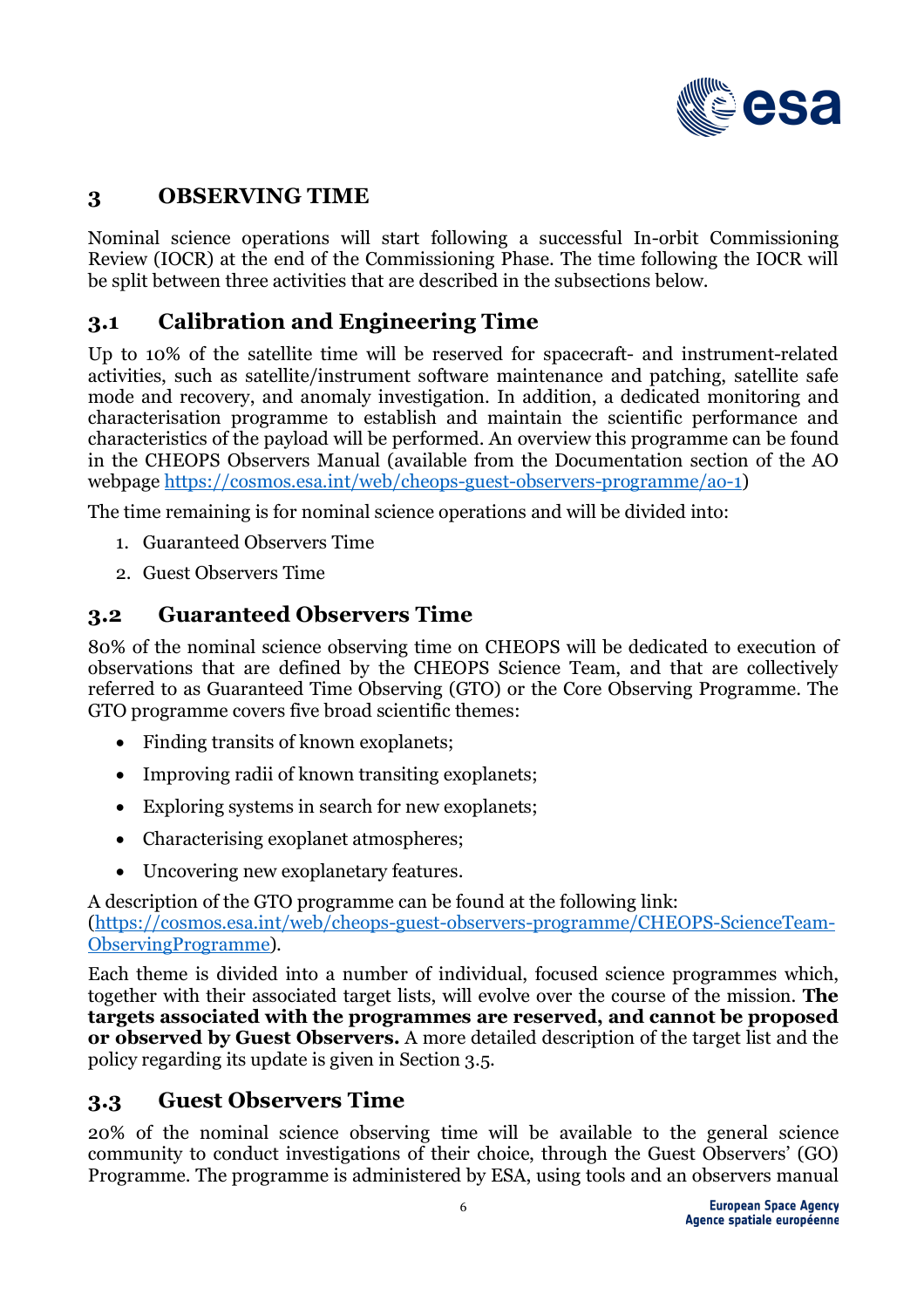

provided by the CHEOPS Consortium. Proposals are sought through Announcements of Opportunity. This document is applicable to the first call, which comes approximately 6 months before the start of the CHEOPS launch slot, and covers the first year of nominal science operations. Future calls are currently foreseen on an annual basis, not earlier than 6 months before the start of the applicable cycle.

#### *3.3.1 Discretionary Programme (DT)*

25% of the time allocated to the Guest Observers Programme (5% of the CHEOPS nominal science observing time) may be allocated via the Discretionary Programme/Discretionary Time (DT). The DT will be open to the worldwide scientific community, including members of the CHEOPS Consortium, with proposal submission possible at any time. The Programme is foreseen to open no later than the completion of the IOCR. Further details on the DT can be found in Section 10.

#### *3.3.2 Oversubscription and allocation*

The overall CHEOPS Observing Programme will comprise of a large number of timecritical observations. The observing schedule is optimised by means of a genetic algorithm and its associated merit function to promote high priority observations, timely completion of observing programmes and a high observing efficiency/filling factor. To facilitate this process, a factor of 0.32 more time than is physically available will be allocated to the GO programme. The same over-subscription factor is applied to the GTO target list.

# *3.3.3 Time available in AO-1*

A total of ~1580 hrs/~948 orbits (each of around 100 minutes) will be available to the Guest Observers Programme in the first year. The total time allocated to proposals submitted to AO-1 will differ from this number due to time that will be allocated through the DT described in Sections 3.3.1 and 10, together with the oversubscription term described in Section 3.3.2. Taking these factors into account, it is foreseen that a total of around ~1830 hrs/~1100 orbits will be allocated to proposals received during AO-1. The time will be split across three different priority levels  $- A$  (highest priority), B (medium priority) and C (low priority). The fraction of targets/observing time allocated to the different priorities will be set to maximise the chances of the observations highest priority targets being completed.

## **3.4 Start date of nominal science observations**

The baseline reference data for the start of nominal science operations is 1 February 2020, with AO-1 to run over the period of 12 calendar months. Given the uncertainty in the start date (see Section 1), observers are invited to submit proposals for targets that could be observed as early as 15 January 2020, on the clear understanding that there may not be any opportunity to schedule science observations until the middle to end of February 2020.

# **3.5 Update of the GTO Reserved Target List**

#### *3.5.1 Procedure for AO-1*

The Target List for the GTO programme will be frozen no later than 6 hours before the call for the Announcement of Opportunity is made. During the period that the AO is open the Science Team will not be able to update their target list directly. Instead, requests will be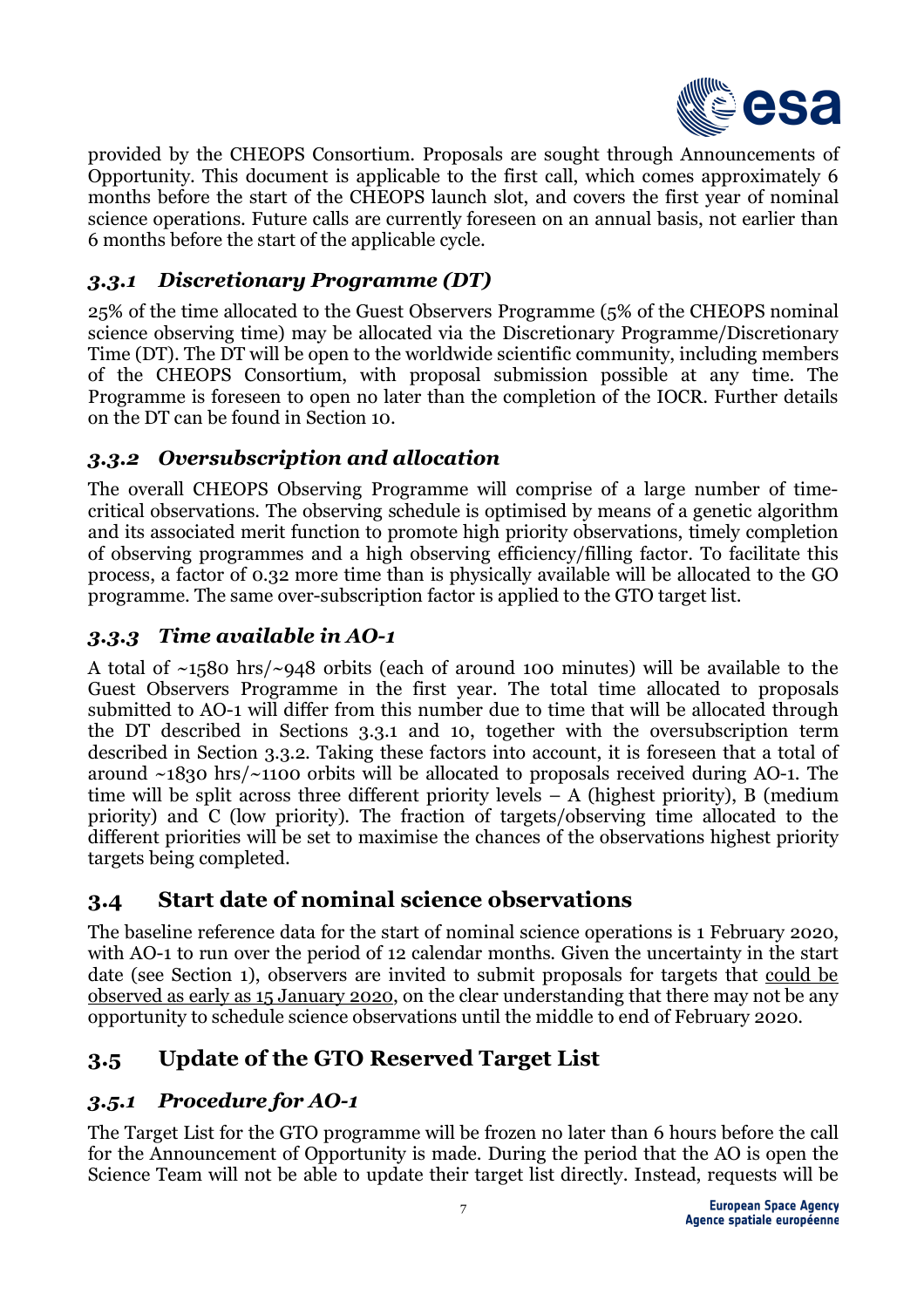

collected by the CHEOPS Mission Consortium PI. Only requests relating to targets that were either not known publicly (e.g., published on a recognised public website) before the AO opened, or were not declared to be of very high scientific interest before the AO opened, may be submitted at this time.

The list of targets (the CHEOPS Science Team Update Request List) will be sent to the ESA PS at the time the AO closes, and will be compared with the list of targets submitted by the Community to the AO. In the case of targets that are common to both lists the following will apply:

- If the relevant GO proposal from which the target is drawn is awarded time by the CTAC, then 50% of the total time requested will count against the GO allocation and 50% against that of GTO. A single set of observations will be scheduled according to a decision taken by the CTAC. Both parties will have proprietary access to the data, granted at the same time and with the same duration. Both the PI of the GO proposal and the CHEOPS Science Team will be informed that the data is shared.
- If the relevant GO proposal from which the target is drawn is not awarded time by the CTAC, then the target will be added to the GTO Target List. Existing targets on the GTO reserved target list may need to be removed in order that the time to observe all targets on the list is less than or equal to 80% of the remaining duration of the mission (modulo the oversubscription factor described in Section 3.3.2).

## *3.5.2 Procedure for AO-2 and beyond*

Updates of the Reserved Target List for the GTO during the periods for which AO-2, and subsequent AO calls, are open will be only be possible through submission of proposals to the DT programme. During this period, proposals will have to meet the criteria noted in Section 10, with the additional constraint that any target must have been discovered, published, or declared to be of high scientific interest, during the period that the AO is open.

Evaluation of proposals and the award of time will follow the procedure for DT described in Section 10. The names, coordinates and observing time awarded (including proprietary status) of all targets awarded time in the DT programme during the period that the AO is open will be published on the ESA CHEOPS webpages.

## **3.6 AO-1 proposal constraints**

For the first call, a maximum of 100 orbits can be requested in a single proposal. There is no restriction on the number of proposals that a PI can submit. A single pointing (known as a visit) must be between 1 orbit (around 100 minutes) and 100 orbits in duration (see the CHEOPS Observers Manual for the definition of a visit).

The projected photometric performances of CHEOPS are presented in the CHEOPS Observers manual, and can be explored further using the Exposure Time Calculator (see Table 1 for details of the software and associated documentation). Proposals for targets that are fainter than  $m_v = 12$  may be submitted, however may be deemed by the CTAC to high risk and therefore either rejected or assigned a lower priority.

Proposals for non-time critical observations that can be flexibly scheduled, broken up or extended to fill gaps between time-critical observations can also be submitted. In practise,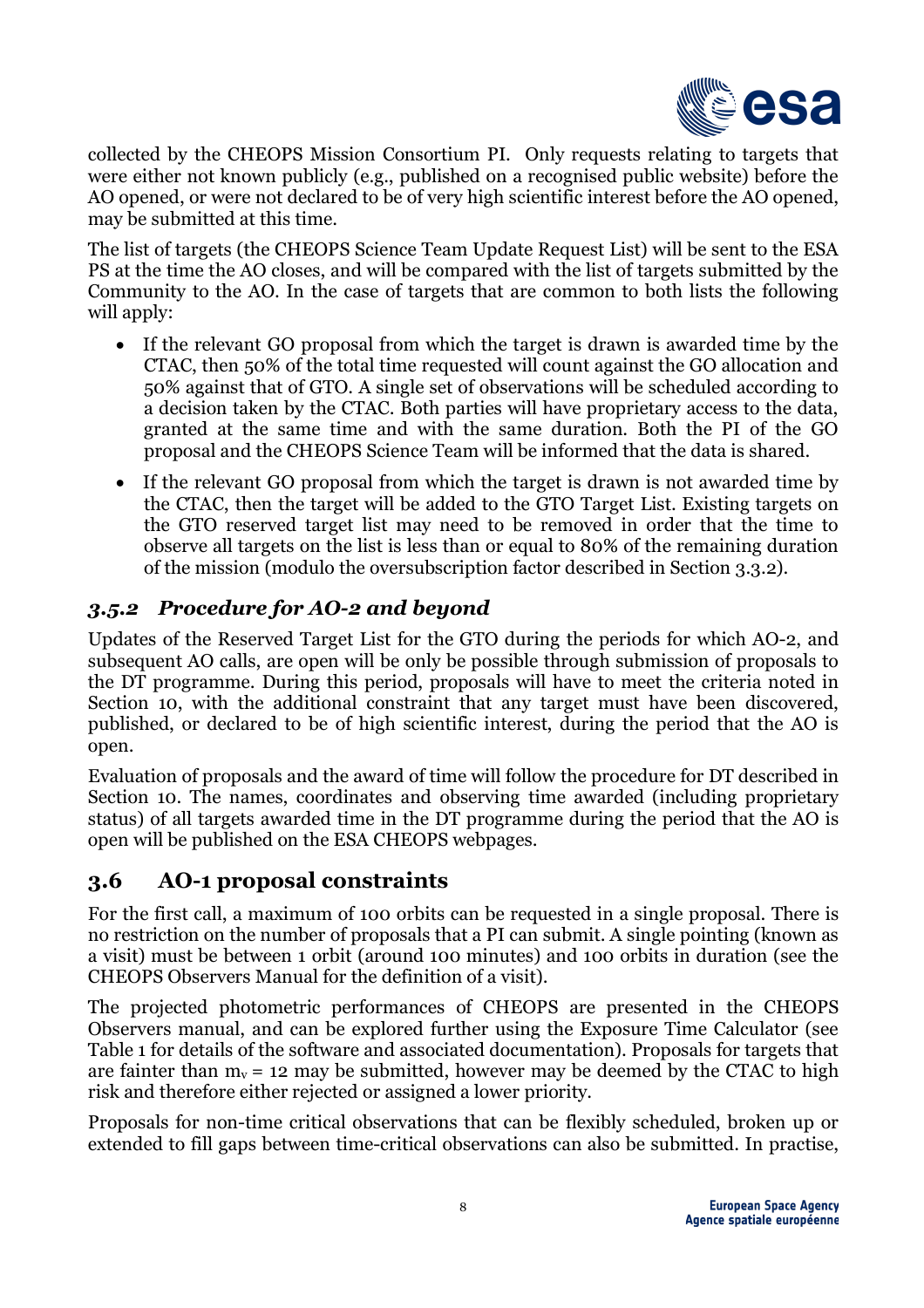

the start and end time of any such filler observations awarded time may be extended at the time of scheduling in order to keep the time that the satellite is idle to a minimum.

Observations that could be suitable for such scheduling could include e.g. programmes to monitor stellar variability. A short justification for the need for flexible scheduling, together with a proposed approach, should be included in the technical justification.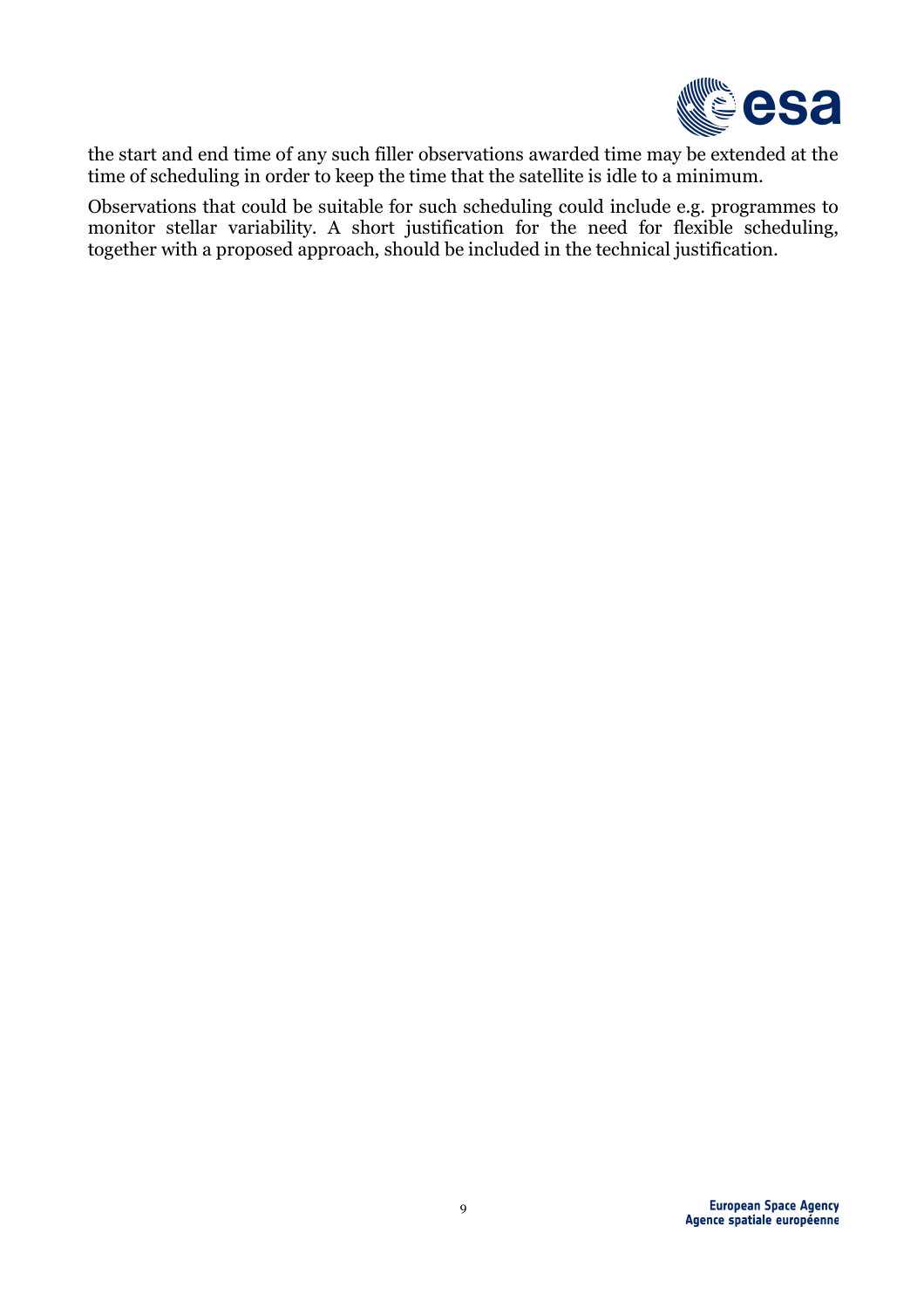

# **4 PROPOSAL PREPARATION**

Proposals for the CHEOPS GO Programme shall be submitted via a two-phase process.

In Phase I, observers are requested to provide inputs that enable both a scientific and technical evaluation of the proposed observations to be made. Following evaluation by an independent Time Allocation Committee, PIs of successful proposals will be requested to provide inputs to Phase II, which include detailed information relevant to instrument setup, scheduling and execution of the observations.

All material submitted to the CHEOPS Guest Observers Programme must be written in English. A minimum font size of 10 pt must be used, with an A4 paper format and 1.5 line spacing. Page limits for the individual sections are given below. All documents need to be submitted to PHT1 in the form of pdfs, where the size of individual files shall not exceed 50 MB. Non-compliance with instructions noted in this section and associated subsections will result in rejection of the proposal on formal grounds.

## **4.1 Tools and aids for proposal preparation**

A number of tools and documentation has been developed by the CHEOPS Mission Consortium (CMC) to aid the CHEOPS Science Team with their preparations for observing with CHEOPS. These have been made available to the community to enable the preparation of proposals for the Guest Observers programme. A summary of these, together with calibration files and visibility information that are available, is given in Table 1. Further details are given in the CHEOPS Observers Manual. All tools and associated manuals and instructions can be found via links from the AO-1 webpage https://www.cosmos.esa.int/web/cheops-guest-observers-programme/ao-1

**Table 1: Summary of the tools, documents and information provided by the CMC to support Guest Observers with their proposal preparations.** 

| <b>Tool/Aid</b>                    | <b>Description</b>                                                                                                                                                                                                                                                                                                                                                                                                                                                                        |
|------------------------------------|-------------------------------------------------------------------------------------------------------------------------------------------------------------------------------------------------------------------------------------------------------------------------------------------------------------------------------------------------------------------------------------------------------------------------------------------------------------------------------------------|
| <b>CHEOPS Observers</b><br>Manual  | This provides the point of reference for all aspects of the<br>mission. It includes an overview of observing with CHEOPS<br>(together with key performances), a detailed description of the<br>instrument and operations, and CHEOPS data (including<br>examples of simulated data). An overview of how to prepare an<br>observing proposal, including a short description of the tools<br>available to support the observer, is also included. The manual<br>is available as a pdf file. |
| Reserved Target List<br>Query Tool | This tool shall be used to check whether a target is already on<br>the Reserved Target List $-$ thus at the time of the first AO<br>whether it is part of the GTO programme.                                                                                                                                                                                                                                                                                                              |
|                                    | Screen capture (per target) shall be used as evidence that a<br>check has been made, and needs to be included in the proposal<br>submission.                                                                                                                                                                                                                                                                                                                                              |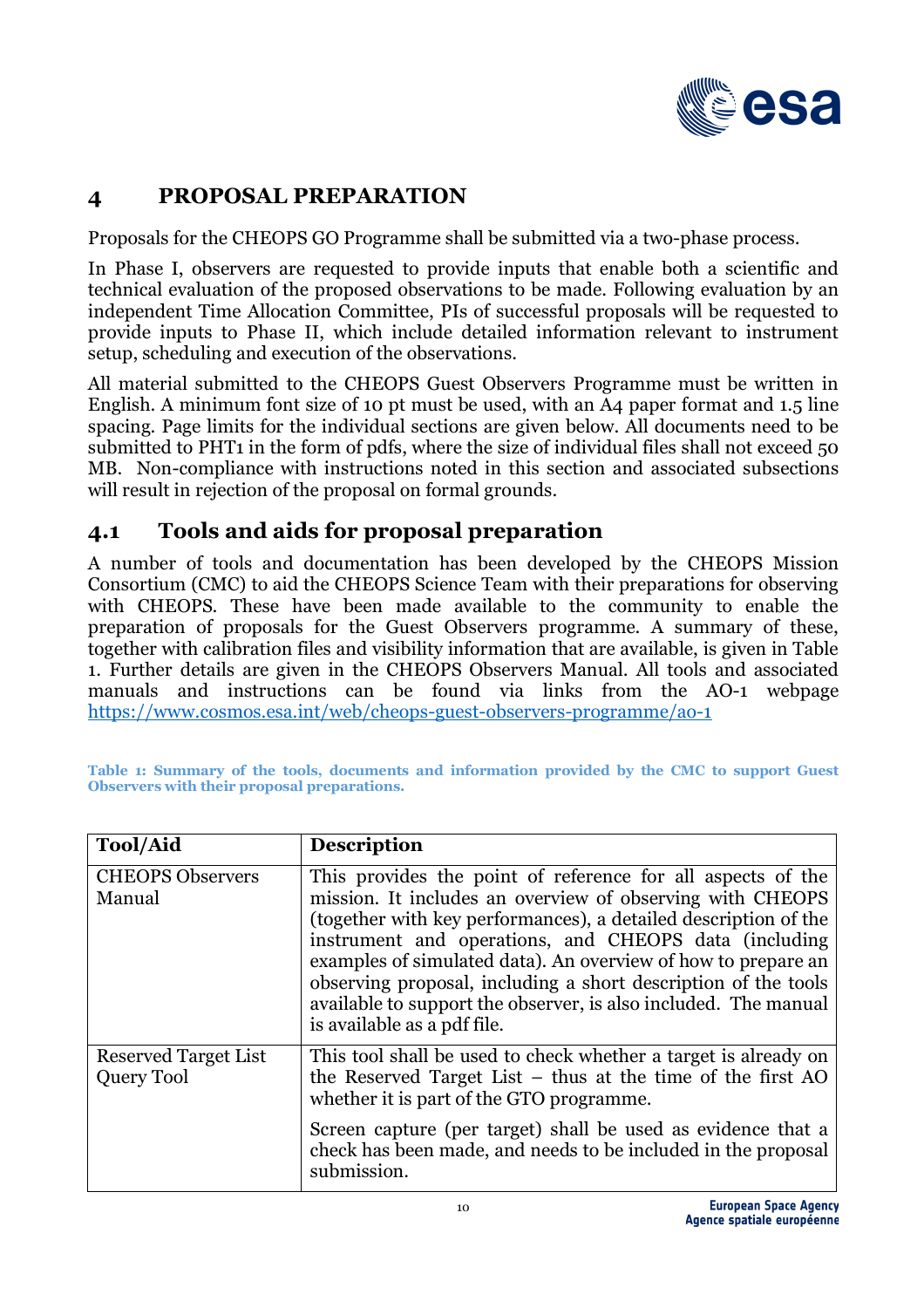

| <b>Scheduling Feasibility</b><br>Checker         | The tool shall be used to check whether and when a target is<br>visible to CHEOPS, and to help assess the impact that<br>interruptions due to passage through the South Atlantic<br>Anomaly and Earth occultations have on target visibility and<br>observing efficiency.                                                                                                                                                                                                                                                                                       |
|--------------------------------------------------|-----------------------------------------------------------------------------------------------------------------------------------------------------------------------------------------------------------------------------------------------------------------------------------------------------------------------------------------------------------------------------------------------------------------------------------------------------------------------------------------------------------------------------------------------------------------|
|                                                  | The tool comes in two parts, and requires the download of a<br>virtual machine and client interface. Instructions on how to<br>install and use the tool are provided. The page detailing the<br>password needed to download the software requires the user<br>to be logged in to the Guest Observers Webpage and to be a<br>member of the Guest Observers Group.                                                                                                                                                                                                |
|                                                  | A short statement confirming the use of the feasibility checker<br>during proposal preparation together with the feasibility of the<br>proposed observations is required in the technical justification.                                                                                                                                                                                                                                                                                                                                                        |
| <b>Exposure Time</b><br>Calculators (ETC)        | The tool used to calculate the predicted photometric precision<br>that can be achieved in a given integration time, based on<br>details of the target and a number of other user-specified<br>parameters.                                                                                                                                                                                                                                                                                                                                                       |
|                                                  | The results of the ETC can be exported to pdf, which is<br>required as input to the PHT1 tool.                                                                                                                                                                                                                                                                                                                                                                                                                                                                  |
| <b>Phase II Proposal</b><br>Handling Tool (PHT2) | The Phase II proposal handling tool is used to generate and<br>submit detailed observation requests by PIs of proposals that<br>are awarded time. The tool will be available shortly after the<br>announcement of successful CHEOPS proposals has been<br>made, and will be accessed via a link on the ESA CHEOPS<br>Guest Observer Programme webpage.                                                                                                                                                                                                          |
|                                                  | Documentation to support the use of the tool will be provided<br>by the SOC and will be made available via the same means.                                                                                                                                                                                                                                                                                                                                                                                                                                      |
| Simulated data from<br><b>CHEOPSim</b>           | Data files containing simulations of CHEOPS observations that<br>have been generated by the CHEOPS Consortium using a<br>purpose-built simulation tool. The data format is that of input<br>files to the data reduction pipeline. Also included are the data<br>products produced by the pipeline. A short description of each<br>file is provided in the CHEOPS Observers Manual. The Data<br>Product Description Document describes the formats of<br>CHEOPS data that will be available in the archive. Note: the<br>simulation tool itself is not provided. |
| <b>Calibration files</b>                         | Selected data from<br>the on-ground payload calibration<br>campaign, including:                                                                                                                                                                                                                                                                                                                                                                                                                                                                                 |
|                                                  | CHEOPS Point Spread Function (ascii data file as well<br>as colour scale images)                                                                                                                                                                                                                                                                                                                                                                                                                                                                                |
|                                                  | Table of hot/dead pixels.<br>٠                                                                                                                                                                                                                                                                                                                                                                                                                                                                                                                                  |
|                                                  | The CHEOPS bandpass                                                                                                                                                                                                                                                                                                                                                                                                                                                                                                                                             |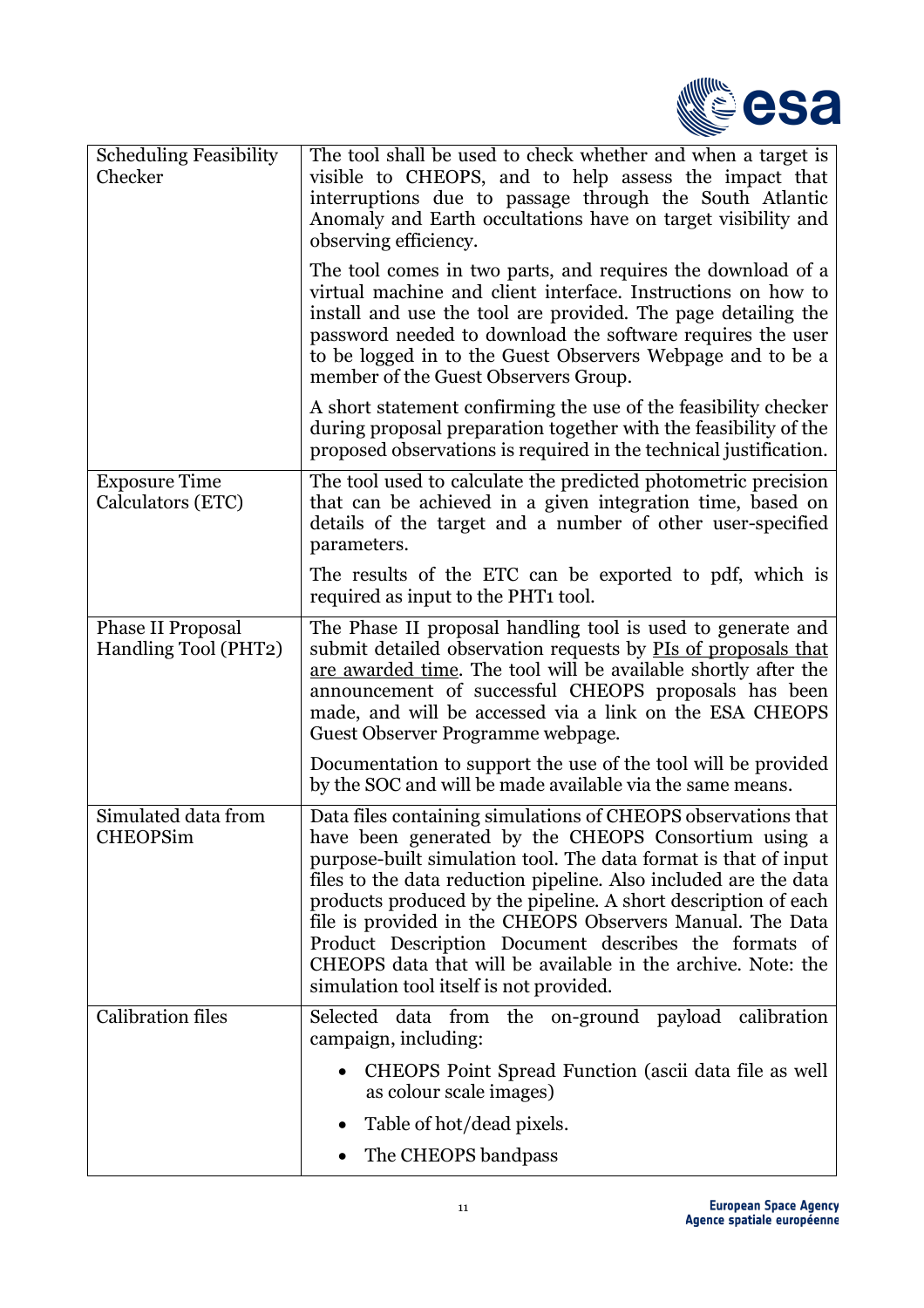

| <b>CHEOPS</b> visibility | Monthly and annual visibility plots showing the sky accessible  |
|--------------------------|-----------------------------------------------------------------|
| maps                     | with CHEOPS. These are provided in the CHEOPS Observers         |
|                          | Manual in graphic form, as well as in electronic form/raw data. |

# **4.2 Phase I observing proposal components**

There are three components to a Phase I CHEOPS observing proposal:

- 1. Inputs to the on-line proposal submission tool (detailed in Section 5);
- 2. The scientific justification
- 3. The technical justification and implementation

These latter two items are detailed below.

#### *4.2.1 Scientific justification*

This section must not exceed 4 pages in total. The justification shall include the following sections:

Description of the proposed programme (maximum 2 pages) excluding figures and tables (additional 1/2 page maximum):

- Title of the proposal\*
- Name of PI and institute\*
- Science goals: questions to be addressed by the observations proposed, to include a clear description of how CHEOPS observations will advance the state of knowledge in the area covered by the proposal.
- Why CHEOPS?: to include a clear description and justification for the functionality and performances of CHEOPS that will enable the science goals of the programme to be achieved.

Methods - Data analysis/processing plan (maximum 1 page)

• Short explanation of the data reduction strategy/analysis

Management plan and outreach activities (maximum 1/2 page)

- Team background: List of co-Is (including name, institution, country) together with a short description of the competences of members of the team.
- Team roles: description of the tasks to successfully complete the science objectives, together with assignment of team roles and responsibilities.
- Outreach: short description of publication plans, both towards the scientific community and to the wider public.

The completed file shall be uploaded into the PHT1 tool in the form of a pdf with a size no larger than 50 MB (strictly enforced). All items marked with an asterisk (\*) should match and duplicate inputs that are entered into PHT1. Files should be named according to the convention: CHEOPS-AO1-ProposalNumber-UserNameOfPI-Science-v#.pdf. E.g., CHEOPS-AO1-07-kisaak-Science-v1.pdf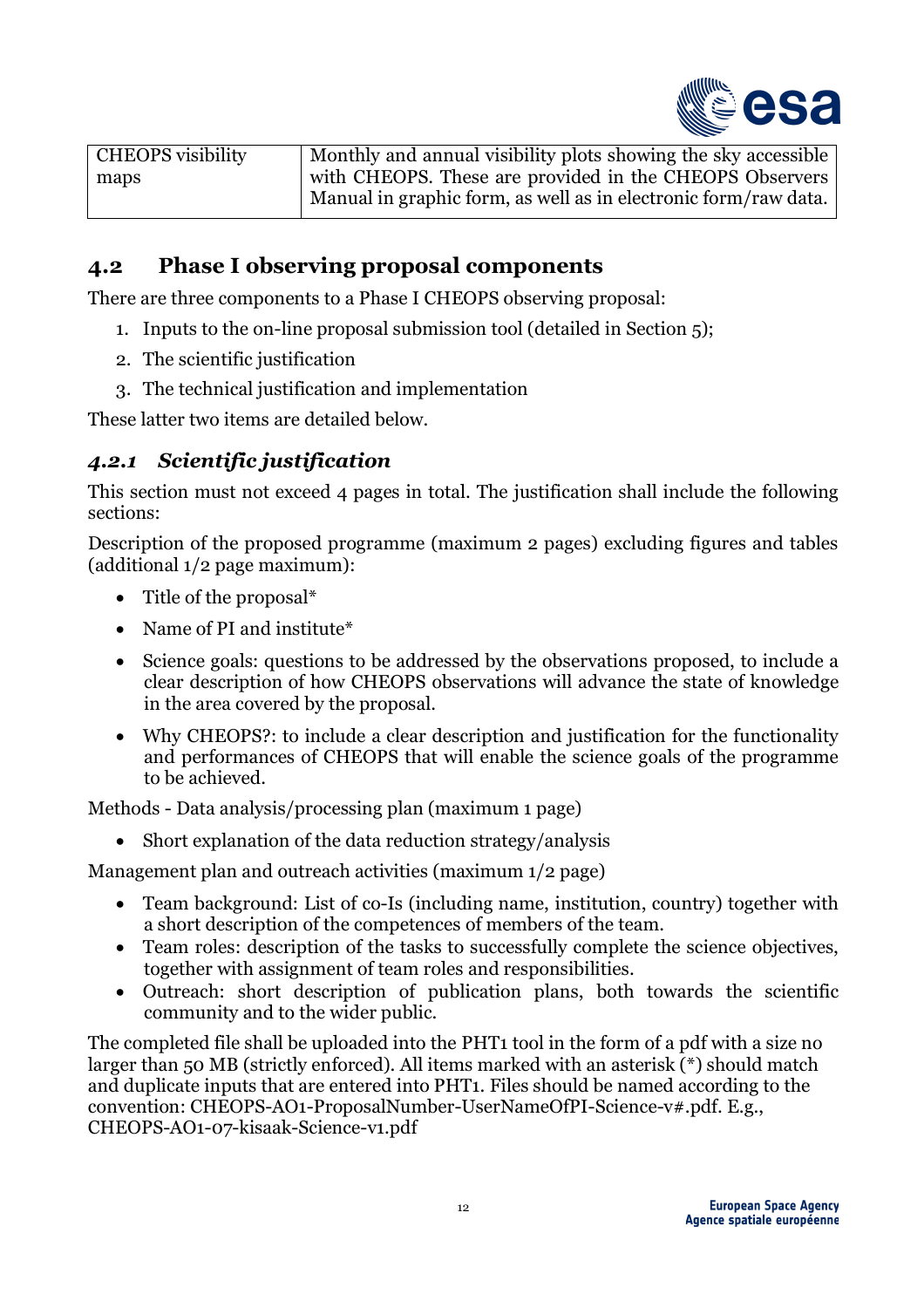

Proposals will be assigned a number when the first input is saved within the Proposal Handling Tool. This number will be visible in emails that the proposal PI will receive and can also be seen within the PHT1.

Note that proposals exceeding the limits noted above will be rejected on formal grounds and will not be sent to the CTAC.

## *4.2.2 Technical justification and implementation*

The technical justification and implementation is made up of three individual components listed below, each based on a single pdf to be named according to the conventions noted below.

The three individual files need to be uploaded into the PHT1 tool in the form of pdf, each with a size no larger than 50 MB (files larger than this will be rejected by the tool). All items marked with an asterisk (\*) should match and duplicate inputs requested by the PHT<sub>1</sub>.

#### **4.2.2.1 Technical justification and implementation case**

The maximum size is 1 page (excluding the target table) to provide the following information:

- PI name (for identification) and title of proposal\*.
- Observing strategy: to include overall strategy, as well as criteria used for target selection.
- List of targets, to include for each target: the target name<sup>\*</sup>, coordinates (J2000) in decimal degrees\*, v band magnitude\*, spectral type (where applicable), number of orbits per visit\*, number of visits per target\*, total time per target\*, visibility periods between 15 January 2020 and 31 January 2021.
- Time request: Total time request\*, together with a justification for the time requested, to include evaluation of sensitivity requirements, number of visits. Time requests should allow for time lost due to interruptions (see ETC documentation).
- Special requirements/constraints: justification for levels of interruptions that have been assumed in time requests, criticality of start and stop times of observation requests.
- Justification in the case of a proposal needing to run over more than one AO cycle.

The input should be provided as a single file, named according to the convention: CHEOPS-AO1- ProposalNumber-UserNameOfPI-Technical-v#.pdf. E.g.,CHEOPS-AO1-07 kisaak-Technical-v3.pdf

A short statement that the Scheduling Feasiblity Checker has been used to check the feasibility of each proposed target is required.

#### **4.2.2.2 Time estimates**

The on-line ETC calculator has the option to produce a pdf of the webpage, which includes both input parameters and output observing times for a single target. A file containing the pdfs for each target in a proposal needs to be produced (e.g., by concatenation) and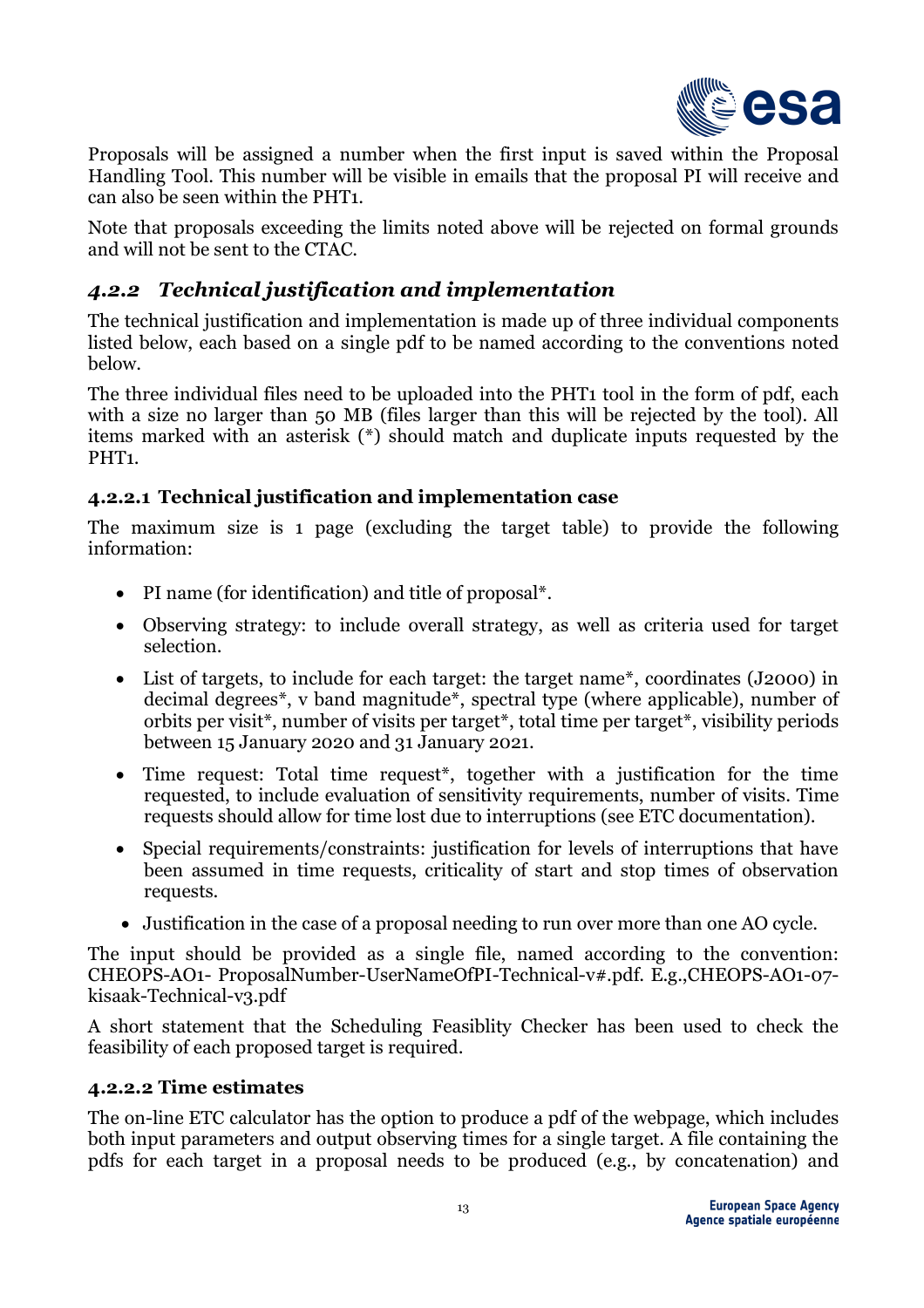

uploaded to PHTI. The file should be named according to the convention: CHEOPS-AO1- ProposalNumber-UserNameOfPI-ETC-v#.pdf. E.g., CHEOPS-AO1-07-kisaak-ETC-v4.pdf

#### **4.2.2.3 Target duplication checks**

The proposer is required to confirm that targets included in a proposal have not already been reserved by the GTO programme. This is done using the Reserved Target List Query Tool (see Table 1). Screen shots of the checks made for each target in a proposal need to be collated in a single pdf. The file should be named according to the convention: CHEOPS-AO1-ProposalNumber-UserNameOfPI-RTL-v#.pdf. E.g., CHEOPS-AO1-07-kisaak-RTLv1.pdf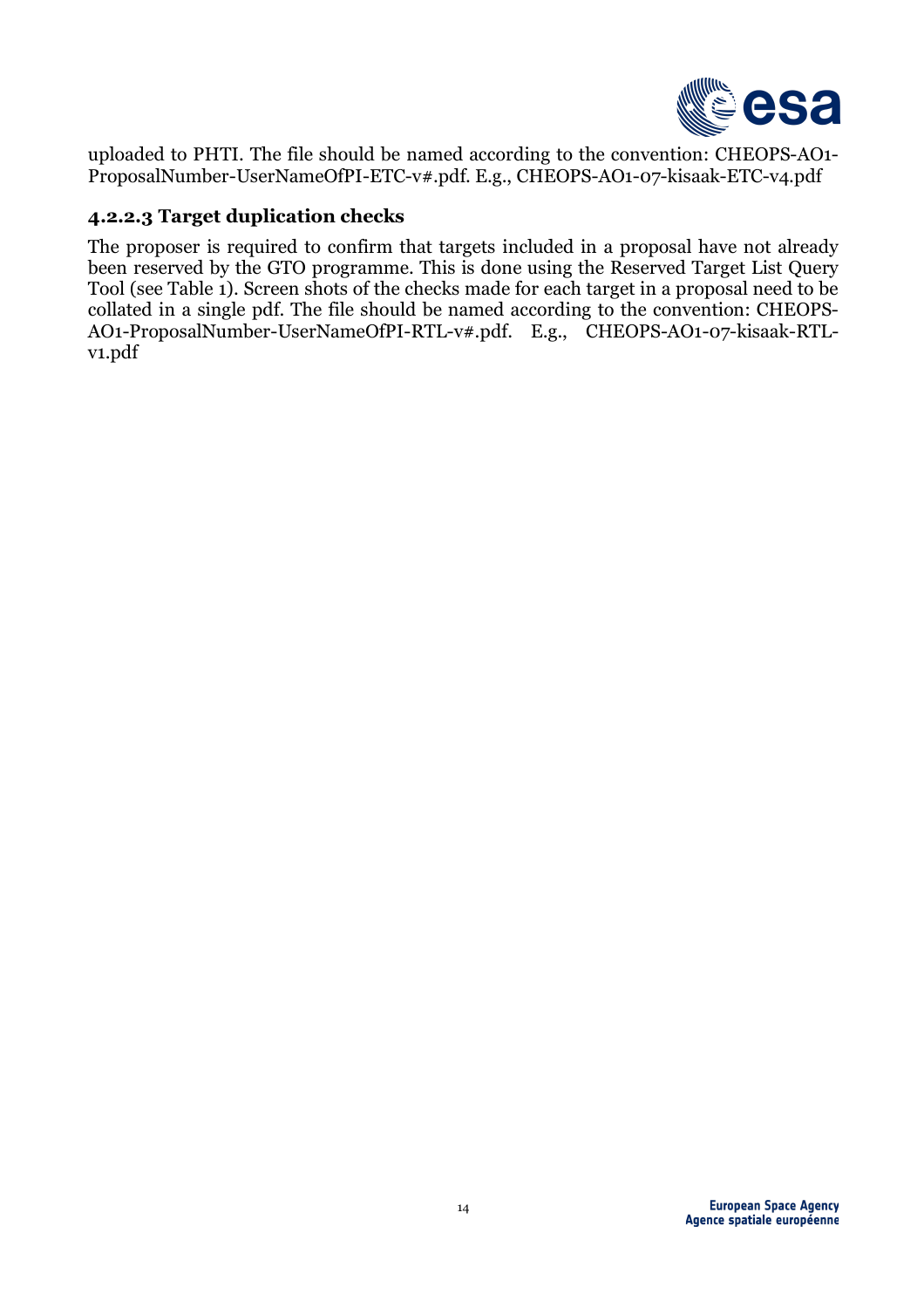

# **5 PROPOSAL SUBMISSION**

Phase I proposals must be submitted to ESA using the Phase I Proposal Handling Tool (PHT1). The tool can be found at: https://cosmos.esa.int/web/cheops-guest-observersprogramme/pht1 and is the only way in which proposals with CHEOPS can be submitted. The tool calls for a combination of on-line input and the upload of pdf files: the detailed content and format of the uploaded files must be in line with the guidelines provided in Section 4.2, which will be strictly enforced.

Access to the Phase I proposal handling tool will require user credentials on the ESA Cosmos system, together with registration to the CHEOPS Guest Observers Programme group. Users can check at https://www.cosmos.esa.int/web/cheops-guest-observersprogramme/register to see whether they already have an ESA Cosmos account, also whether they are already members of the CHEOPS Guest Observers Programme group. Details of how to apply for credentials/to register are provided at the same URL in case not.

The following mandatory information needs to be input for each Phase 1 proposal:

- Principle Investigator contact details;
- Equivalent details of an additional contact;
- Title (maximum of 200 characters);
- Abstract (maximum of 1500 characters);
- Classification of proposal science (Exoplanet Science, Stellar Science, Other);
- Scientific justification (pdf file) see Section 4.2.1;
- Technical justification and implementation (pdf file) see Section 4.2.2.1;
- A single pdf containing pdfs generated by the ETC tool for each target in the target list – see Section 4.2.2.2;
- A single pdf including a collation of the screenshots of checks of the reserved target list made for each target in the proposal target list– see Section 4.2.2.3;
- Target name, RA (J2000) and Dec (J2000) in either decimal or sexagesimal format, v-band magnitude, confirmation that it is not on the GTO RTL, whether an observation is time-critical or non-time-critical, the number of CHEOPS orbits requested per target visit and the total number of visits per target.

The observing time requested to observe each target needs to be provided in units of orbits and visits, and shall include time for interruptions due to passage through the South Atlantic Anomaly and Earth occultation. A minimum of one orbit per visit is required. The time to slew to, to point and to acquire targets should not need be included in the time request.

Additional information - including orbital period, transit duration and mid-transit time – is requested for time-critical observations (relevant in particular to exoplanet observations) to facilitate the technical evaluation of proposals, however is not mandatory (in which case the input NA can be provided).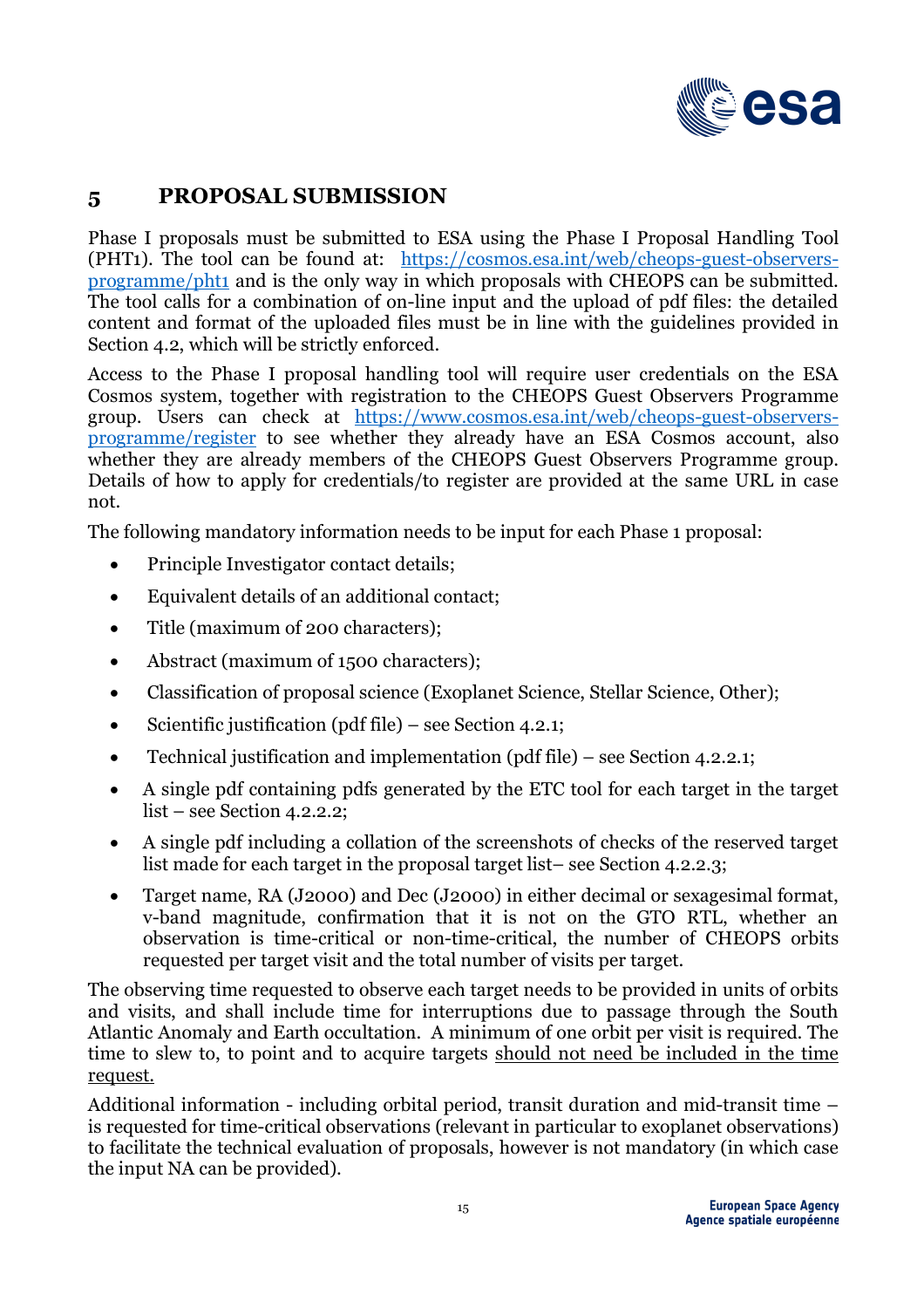

Bulk upload of targets is possible via a csv file that can be downloaded from the CHEOPS Guest Observers Programme webpage. It is important that coordinates are only given in degrees and not sexagesimal: ignoring this will result in incorrect transformation of coordinate values and storage of incorrect information.

An email will be sent to the PI to acknowledge the first submission and any subsequent resubmission of a given proposal. This contains the number of your proposal. Proposals can be updated and resubmitted up to the time of the close of the Call.

The tool is self-explanatory, with concise on-line help available by hovering over the requested inputs. A walk-through of how to use the tool is provided in a pdf presentation that can be found on the AO-1 webpage.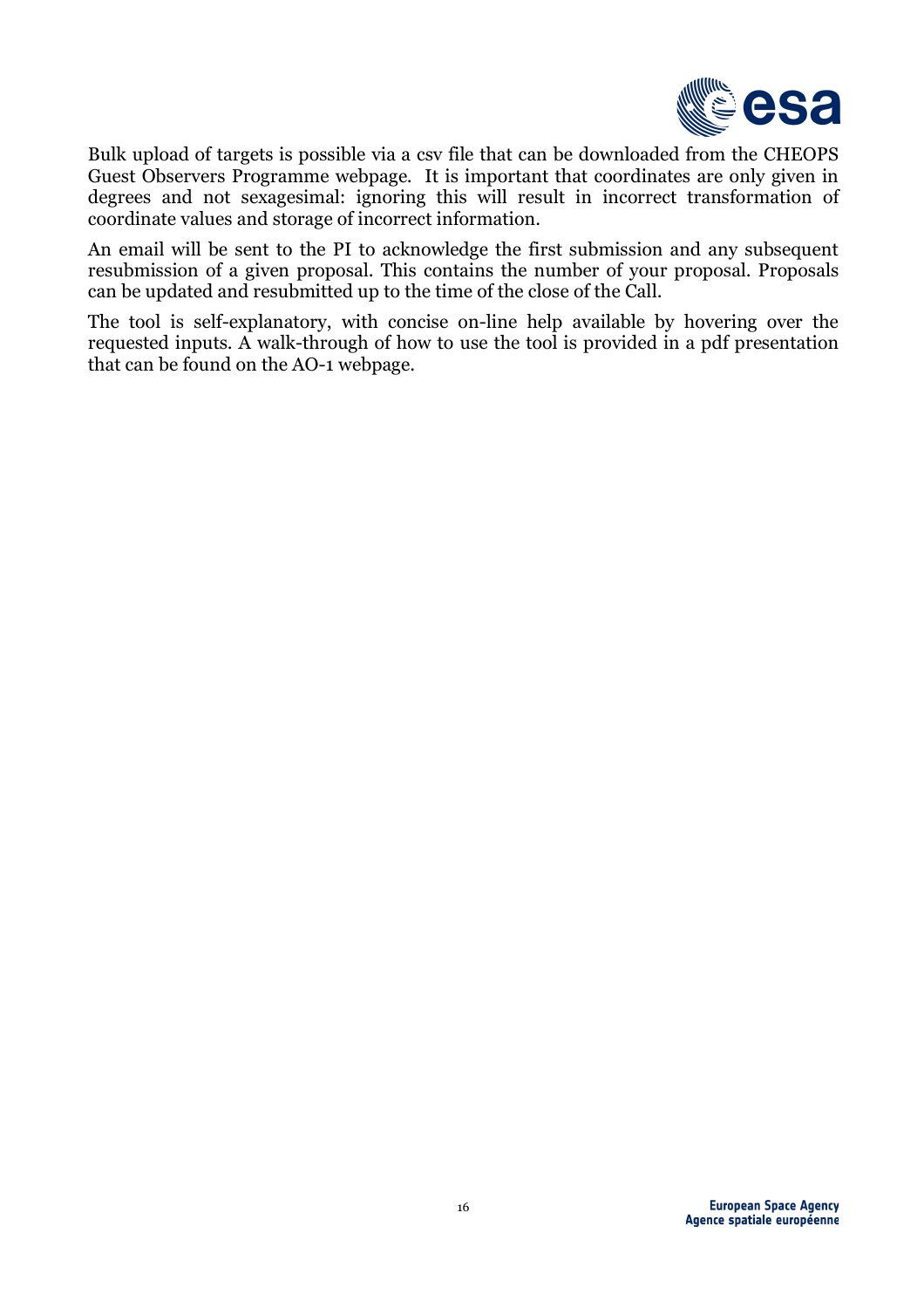

## **6 PROPOSAL EVALUATION**

Phase I proposals submitted to the Phase I Proposal Handling Tool by the close of the call will be evaluated by the CHEOPS Time Allocation Committee (CTAC). The CTAC and CTAC Chair are scientists appointed by ESA in consultation with the CHEOPS PI. Additional scientists may be called upon in case of need. The ESA Project Scientist will be the secretary to the CTAC.

The technical feasibility for each proposal will be reviewed by the ESA Project Scientist using inputs provided in the submitted technical justification and output from the Exposure Time Calculator tools. The following points will be considered:

- Overall feasibility and technical merit;
- Appropriate determination of the observing time requested, per target and per proposal;
- Any target duplication with other proposals submitted to AO-1;
- Confirmation that none of the targets in a given proposal are on the Reserved Target List.

A short summary of the assessment will be provided to the CTAC before their meeting.

The TAC members will individually evaluate proposals and rank them according to:

- Scientific excellence and relevance of the proposed observations;
- The uniqueness and applicability of CHEOPS to achieve the proposed scientific objectives of the proposal;
- Technical feasibility and robustness of the proposed observations and data analysis.

The management plan will also be taken into consideration in the overall evaluation.

The TAC will meet in the first week of July to evaluate the proposals. Targets in proposals that are recommended for the award of time will be given a priority of A, B or C (see Section 3.3.3). The ranking will be used to prioritise the scheduling of observations.

The SOC will check the proposals recommended for execution and any found to be unfeasible will be rejected. It should be noted that establishing the technical feasibility of a proposal is the responsibility of the PI of the proposal, and it is not foreseen that many (if any) proposals will be rejected at this stage.

The ESA Director of Science will receive the recommendations of the CTAC and will take the final decision on the award of observing time.

PIs of all proposals – including those not awarded time – will be informed of the results of the proposal evaluation process by e-mail. A list of successful proposals, including the title of the proposal, the abstract (potentially shortened) and the total time awarded, will be made available on the ESA CHEOPS mission webpages. All targets from successful GO proposals will be added to the Reserved Target List. No target information will be published, and details of accepted targets will only be available by querying the Reserved Target List.

**Observers are reminded that whilst every attempt will be made to schedule observations of accepted proposals, for operational reasons there is no guarantee that this will be possible.**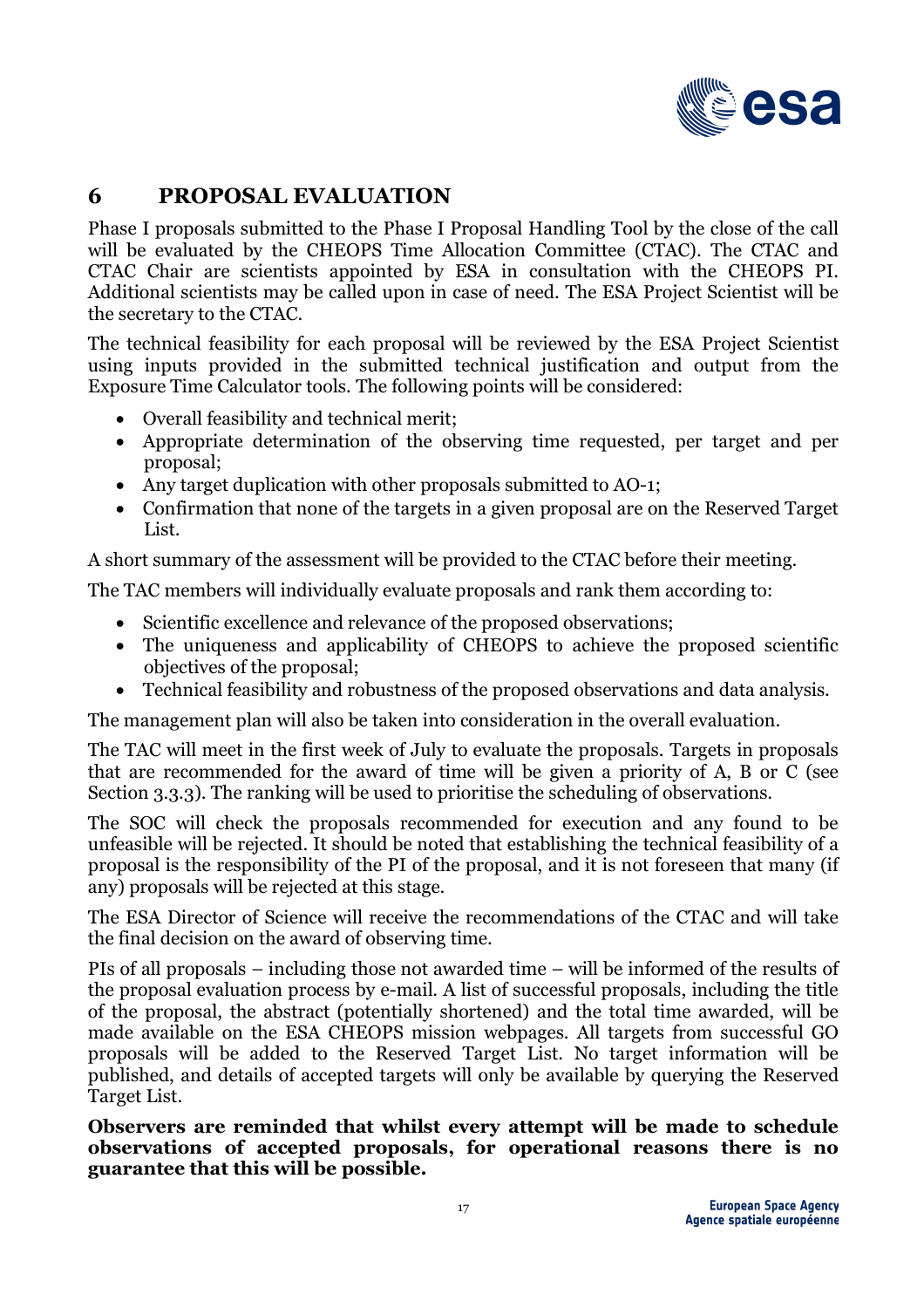

# **7 PHASE II DATA ENTRY**

The PIs of accepted proposals will be requested to perform Phase II of the proposal preparation. The activity is foreseen to start on 14 August 2019 and is to be completed by 10 September 2019. The purpose of Phase II is to provide the detailed information required to schedule observations, in the form of observation requests (ORs). Target information (including coordinates) together with the time awarded for each target will be sent by ESA to the SOC, based on the inputs given to Phase I and the time awarded by the TAC. This will be used to pre-populate the ORs, and will not be changeable by the observer. Access to the tool will require user credentials, which will be provided to the proposal PI and the additional contact (if any) only and will be based on inputs provided in Phase I.

Observation requests will be consolidated by the SOC and the associated targets added to the CHEOPS Reserved Target List. The ORs from the Guest Observers Programme together with those from the GTO programme will be used as input to the mission planning tool which will generate a long-term observing schedule for the first year of science operations.

A brief overview of the Phase II tool is provided in the Observers Manual supporting this call – a more detailed description will be provided in an updated manual that will be issued in the weeks leading up to the announcement of time awarded in AO-1.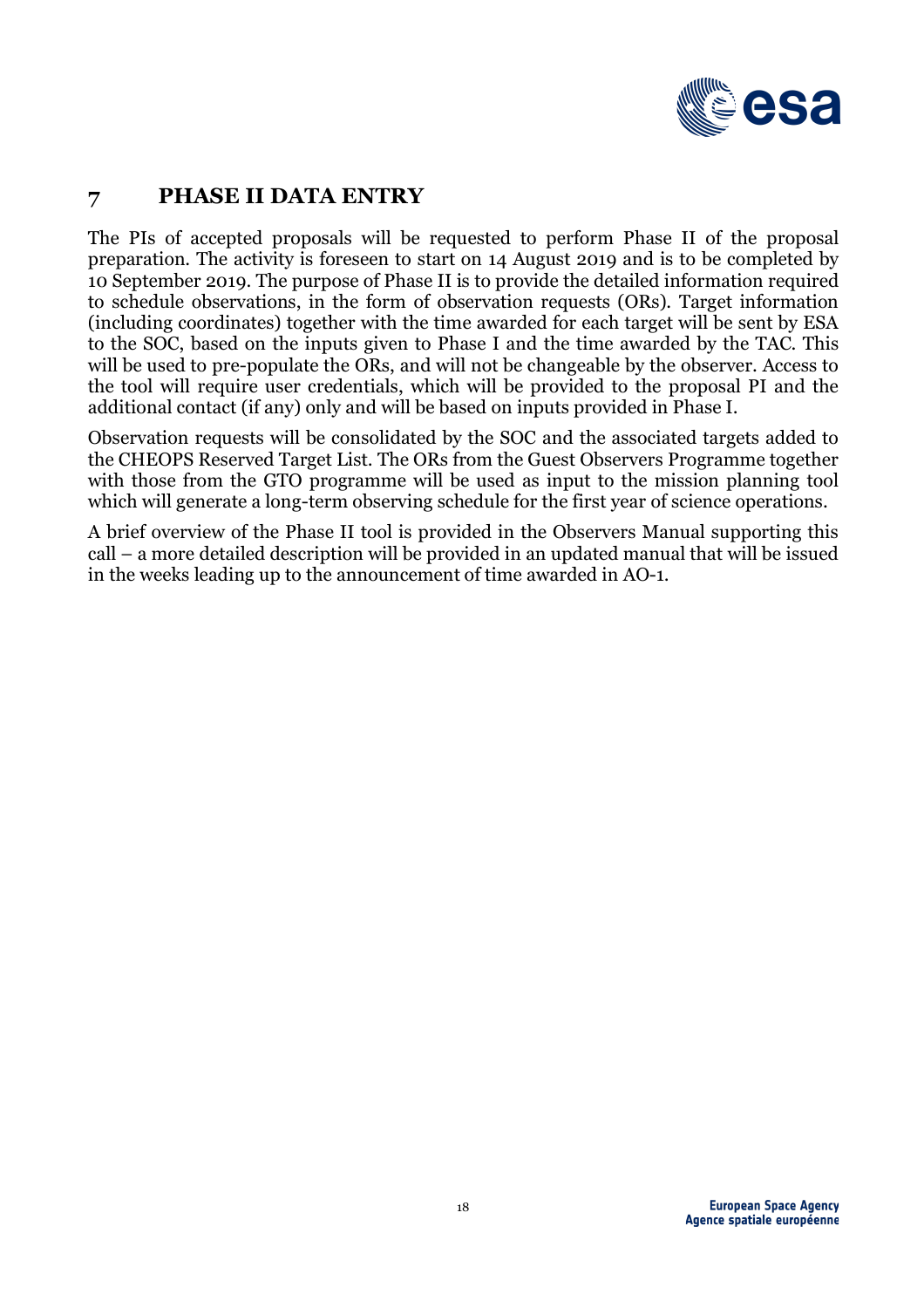

#### **8 DATA PRODUCTS AND PROPRIETARY RIGHTS**

CHEOPS has the following level data products:

| Level-o      | Received at the SOC from the Mission Operations Centre (MOC). Includes<br>science data, as well as house keeping and auxiliary data. The data format is<br>either telemetry packets (as downlinked from the spacecraft) or XML or<br>plain ascii files as produced by the MOC. |
|--------------|--------------------------------------------------------------------------------------------------------------------------------------------------------------------------------------------------------------------------------------------------------------------------------|
| Level- $0.5$ | Output of the pre-processing step at SOC. All data are time-tagged with<br>UTC and MJD. Telemetry, science and house keeping data are converted<br>into FITS files at the level of visits and passes, and house keeping data are<br>converted into physical values.            |
| Level-1      | Calibrated and corrected science images (full-array images as well as sub-<br>array images) as produced by the Data Reduction Pipeline. Engineering<br>meta-data are associated to the science data. Data are time tagged with<br>UTC, MJD and BJD                             |
| Level-2      | Photometric time series (light curves) and associated meta-data resulting<br>from processing of the Level 1 images.                                                                                                                                                            |

All data products, together with calibration and reference files used in the data reduction pipeline, will be ingested into the CHEOPS archive, as will automatically generated reports documenting the results of the data processing produced by the data reduction pipeline and other instrument-related analysis tools.

Access to CHEOPS data is via the CHEOPS archive at the SOC. Data from all GTO programmes and GO observations granted time through AOs will be subject to an initial proprietary period of 1 year. The proprietary period will be set at the level of observation requests: it will begin after the last visit of a given observation request has been made and declared complete following quality checks of the data at SOC. The proprietary period will not exceed a period of 1.5 years that starts from the time of successful completion of the first visit of the observation request. During the proprietary period, only the PI of the proposal associated with the observation request, together with the additional contact detailed in the Phase 1 proposal, will be able to access the data and associated reports.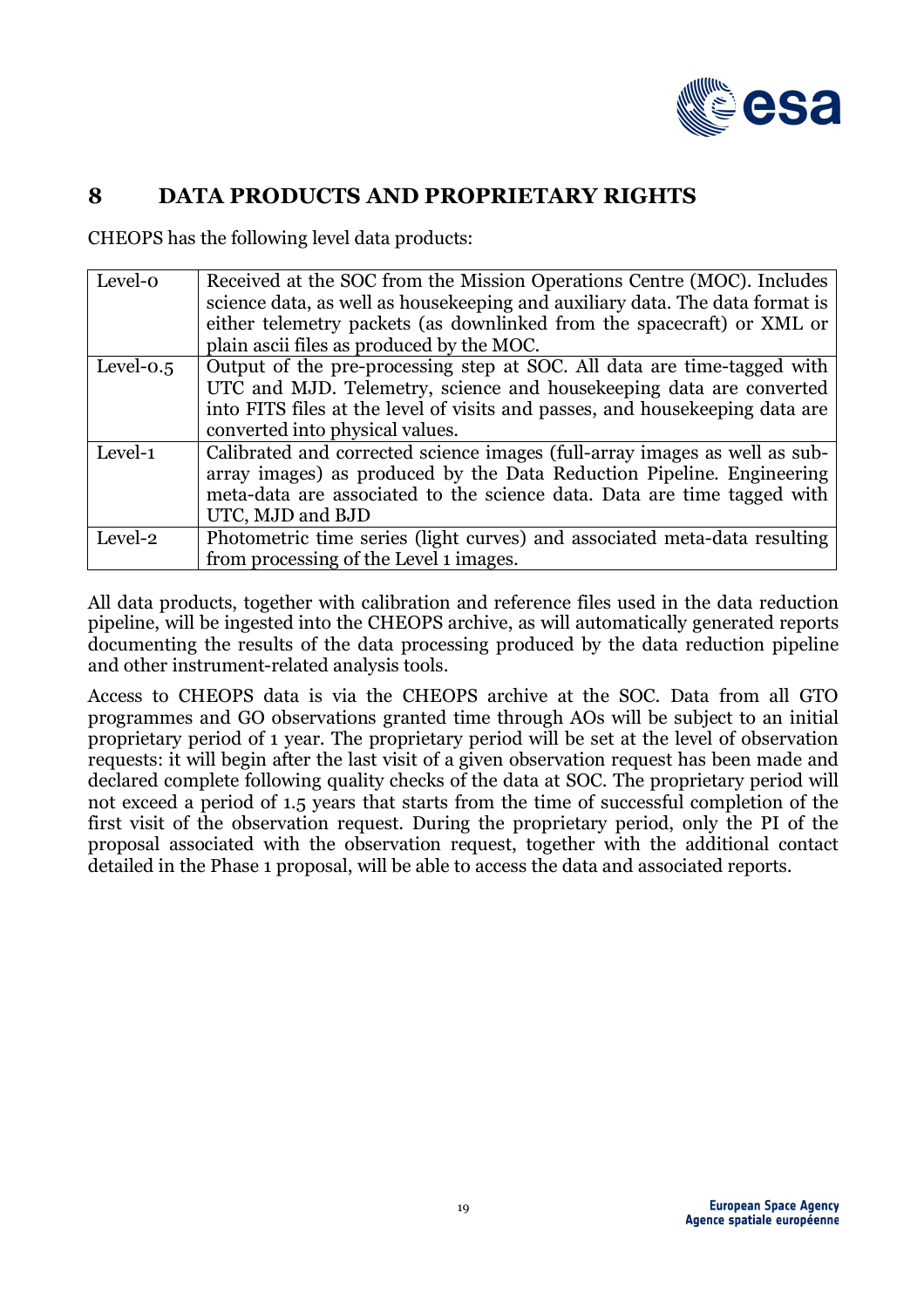

#### **9 PERSISTENCE AND RESUBMISSION OF AO-1 PROPOSALS**

Targets for which observing time is awarded in AO-1 will remain on the Reserved Target List until the end of the AO cycle or until it is completed, whichever comes first. All priority A observations will automatically roll over into the subsequent cycle, as will any observation requests for which some, but not all, visits have been executed.

The PIs of all priority B and C proposals which have not started at the time of the opening of AO-2 are invited to resubmit their proposals (updated or otherwise) for re-evaluation by the CTAC.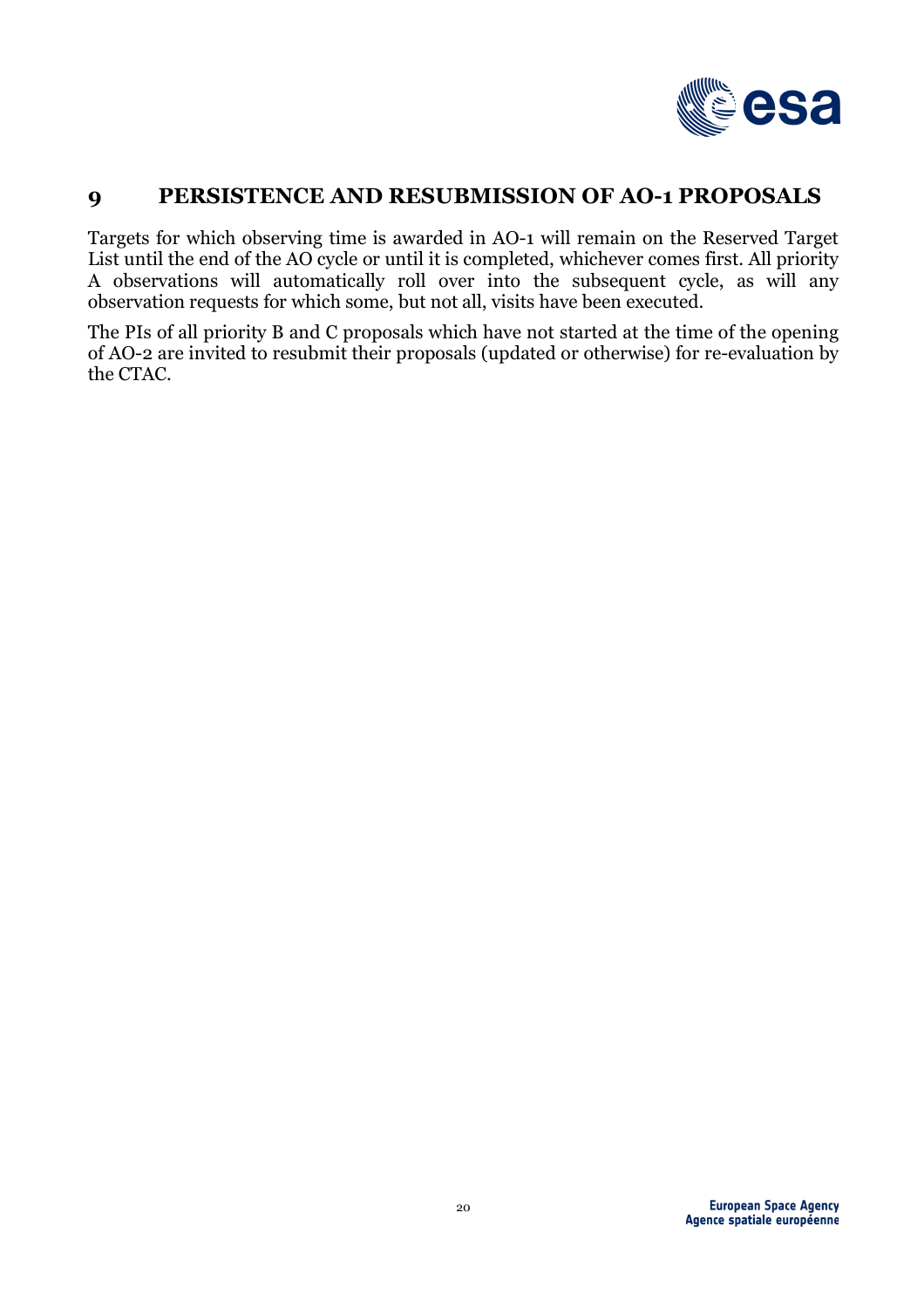

## **10 DISCRETIONARY PROGRAMME OVERVIEW**

The Discretionary Programme (Discretionary Time, DT) is open to the worldwide scientific community. It is currently foreseen that the programme will open no later than the time of the In-Orbit Commissioning Review (January 2020). Once the programme has opened, proposals can be submitted at any time. Evaluation of the proposals and the award of time is coordinated by the ESA PS, in consultation with the CTAC chair and the CHEOPS PI.

To qualify for DT, a proposal must meet the following criteria:

- 1. Contain a single target of high scientific interest.
- 2. Demonstrate that the target has been discovered, or declared to be of high interest, since the time of the close of the last call.
- 3. Contain a target that is observable by the date foreseen for the end of the following AO cycle. This date will be given in the policy and procedures describing the Discretionary Programme at the time it opens.

The same proposal submission process as used for the annual AOs (PHT1 and PHT2) will be used for DT proposal submission, with the link to be provided shortly before the Programme opens. Prospective observers will be required to consult the current reserved target list to confirm that the proposed target is not already the subject of a similar proposal from either the CST or the scientific community, and to document that this has been done as part of their proposal submission.

The proprietary period for data taken as part of the DT programme will not exceed that for GTO and GO observations as given in Section 8.

Further details on the Discretionary Programme, including an elaboration of the proprietary period, will be provided in the policies and procedures document that will be issued when the programme opens.